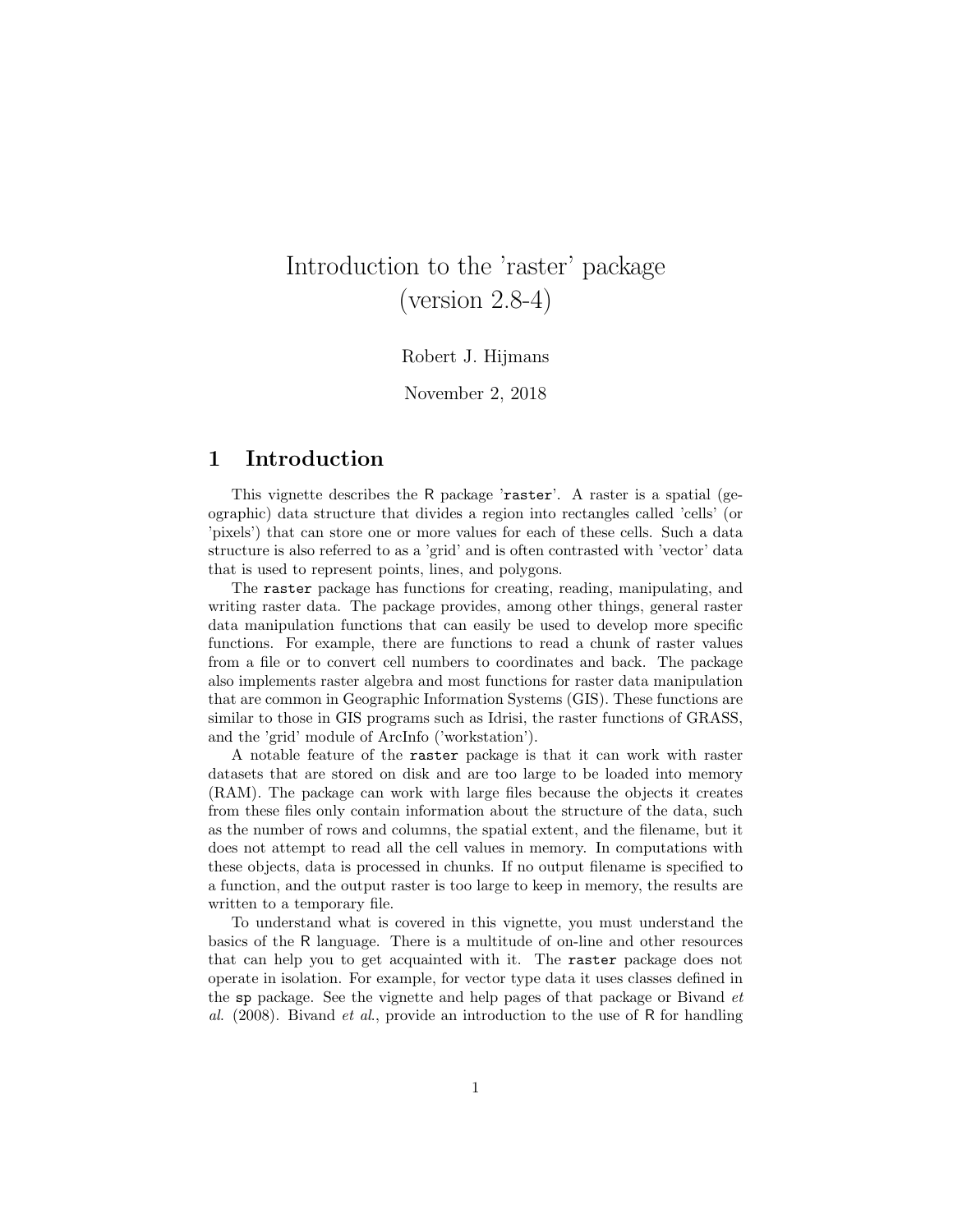spatial data, and to statistically oriented spatial data analysis (such as inference from spatial data, point pattern analysis, and geostatistics).

In the next section, some general aspects of the design of the 'raster' package are discussed, notably the structure of the main classes, and what they represent. The use of the package is illustrated in subsequent sections. raster has a large number of functions, not all of them are discussed here, and those that are discussed are mentioned only briefly. See the help files of the package for more information on individual functions and help("raster-package") for an index of functions by topic.

### 2 Classes

The package is built around a number of 'S4' classes of which the RasterLayer, RasterBrick, and RasterStack classes are the most important. See Chambers (2009) for a detailed discussion of the use of S4 classes in R . When discussing methods that can operate on all three of these objects, they are referred to as 'Raster\*' objects.

#### 2.1 RasterLayer

A RasterLayer object represents single-layer (variable) raster data. A RasterLayer object always stores a number of fundamental parameters that describe it. These include the number of columns and rows, the coordinates of its spatial extent ('bounding box'), and the coordinate reference system (the 'map projection'). In addition, a RasterLayer can store information about the file in which the raster cell values are stored (if there is such a file). A RasterLayer can also hold the raster cell values in memory.

#### 2.2 RasterStack and RasterBrick

It is quite common to analyze raster data using single-layer objects. However, in many cases multi-variable raster data sets are used. The raster package has two classes for multi-layer data the RasterStack and the RasterBrick. The principal difference between these two classes is that a RasterBrick can only be linked to a single (multi-layer) file. In contrast, a RasterStack can be formed from separate files and/or from a few layers ('bands') from a single file.

In fact, a RasterStack is a collection of RasterLayer objects with the same spatial extent and resolution. In essence it is a list of RasterLayer objects. A RasterStack can easily be formed form a collection of files in different locations and these can be mixed with RasterLayer objects that only exist in memory.

A RasterBrick is truly a multilayered object, and processing a RasterBrick can be more efficient than processing a RasterStack representing the same data. However, it can only refer to a single file. A typical example of such a file would be a multi-band satellite image or the output of a global climate model (with e.g., a time series of temperature values for each day of the year for each raster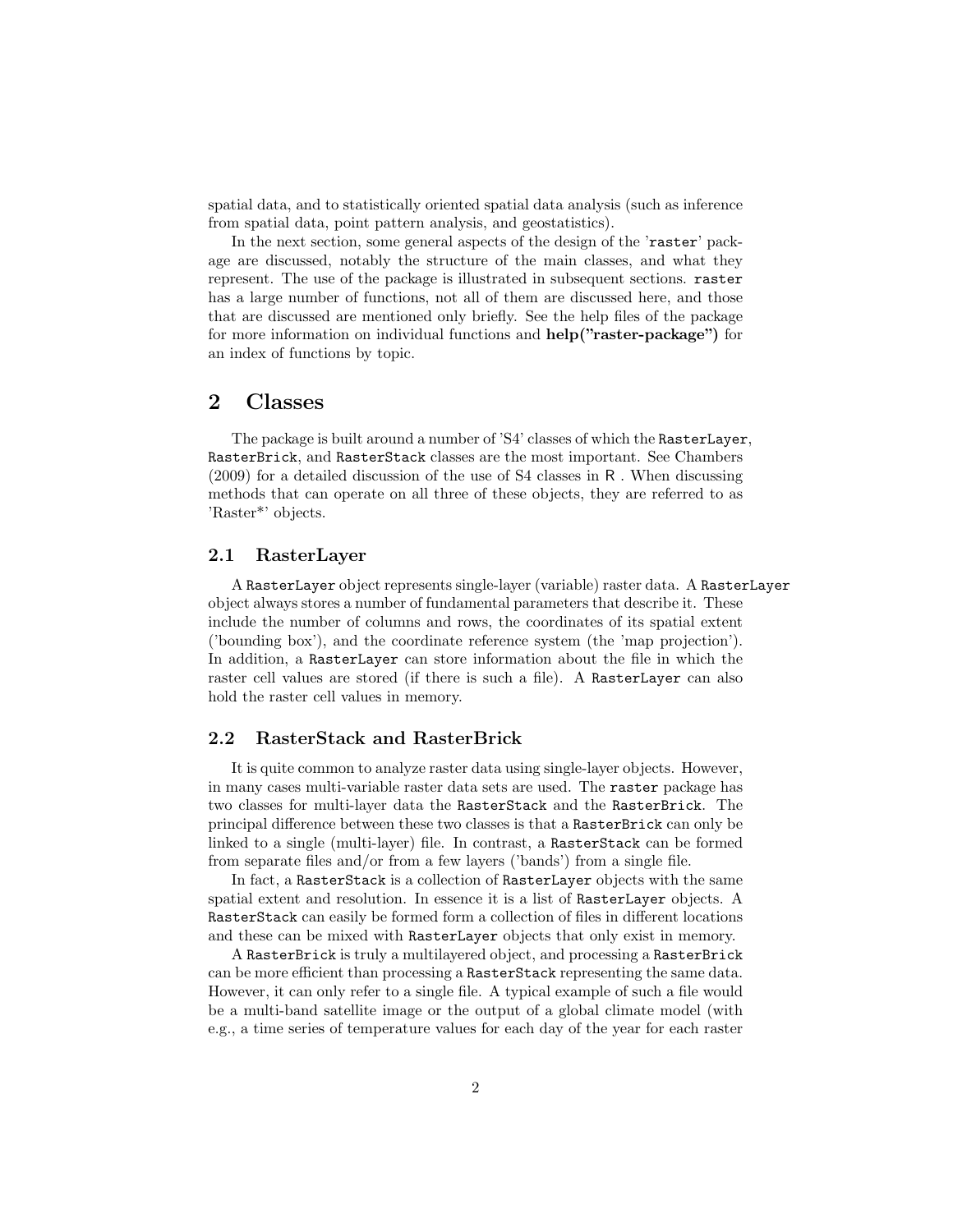cell). Methods that operate on RasterStack and RasterBrick objects typically return a RasterBrick.

#### 2.3 Other classes

Below is some more detail, you do not need to read or understand this section to use the raster package.

The three classes described above inherit from the Raster class (that means they are derived from this more basic 'parent' class by adding something to that class) which itself inherits from the BasicRaster class. The BasicRaster only has a few properties (referred to as 'slots' in S4 speak): the number of columns and rows, the coordinate reference system (which itself is an object of class CRS, which is defined in package 'sp') and the spatial extent, which is an object of class Extent.

An object of class Extent has four slots: xmin, xmax, ymin, and ymax. These represent the minimum and maximum x and y coordinates of the of the Raster object. These would be, for example, -180, 180, -90, and 90, for a global raster with longitude/latitude coordinates. Note that raster uses the coordinates of the extremes (corners) of the entire raster (unlike some files/programs that use the coordinates of the center of extreme cells).

Raster is a virtual class. This means that it cannot be instantiated (you cannot create objects from this class). It was created to allow the definition of methods for that class. These methods will be dispatched when called with a descendent of the class (i.e. when the method is called with a RasterLayer, RasterBrick or RasterStack object as argument). This allows for efficient code writing because many methods are the same for any of these three classes, and hence a single method for Raster suffices.

RasterStackBrick is a class union of the RasterStack and RasterBrick class. This is a also a virtual class. It allows defining methods (functions) that apply to both RasterStack and RasterBrick objects.

# 3 Creating Raster\* objects

A RasterLayer can easily be created from scratch using the function raster. The default settings will create a global raster data structure with a longitude/latitude coordinate reference system and 1 by 1 degree cells. You can change these settings by providing additional arguments such as xmin, nrow, ncol, and/or crs, to the function. You can also change these parameters after creating the object. If you set the projection, this is only to properly define it, not to change it. To transform a RasterLayer to another coordinate reference system (projection) you can use the function projectRaster.

Here is an example of creating and changing a RasterLayer object 'r' from scratch.

```
> library(raster)
```
> # RasterLayer with the default parameters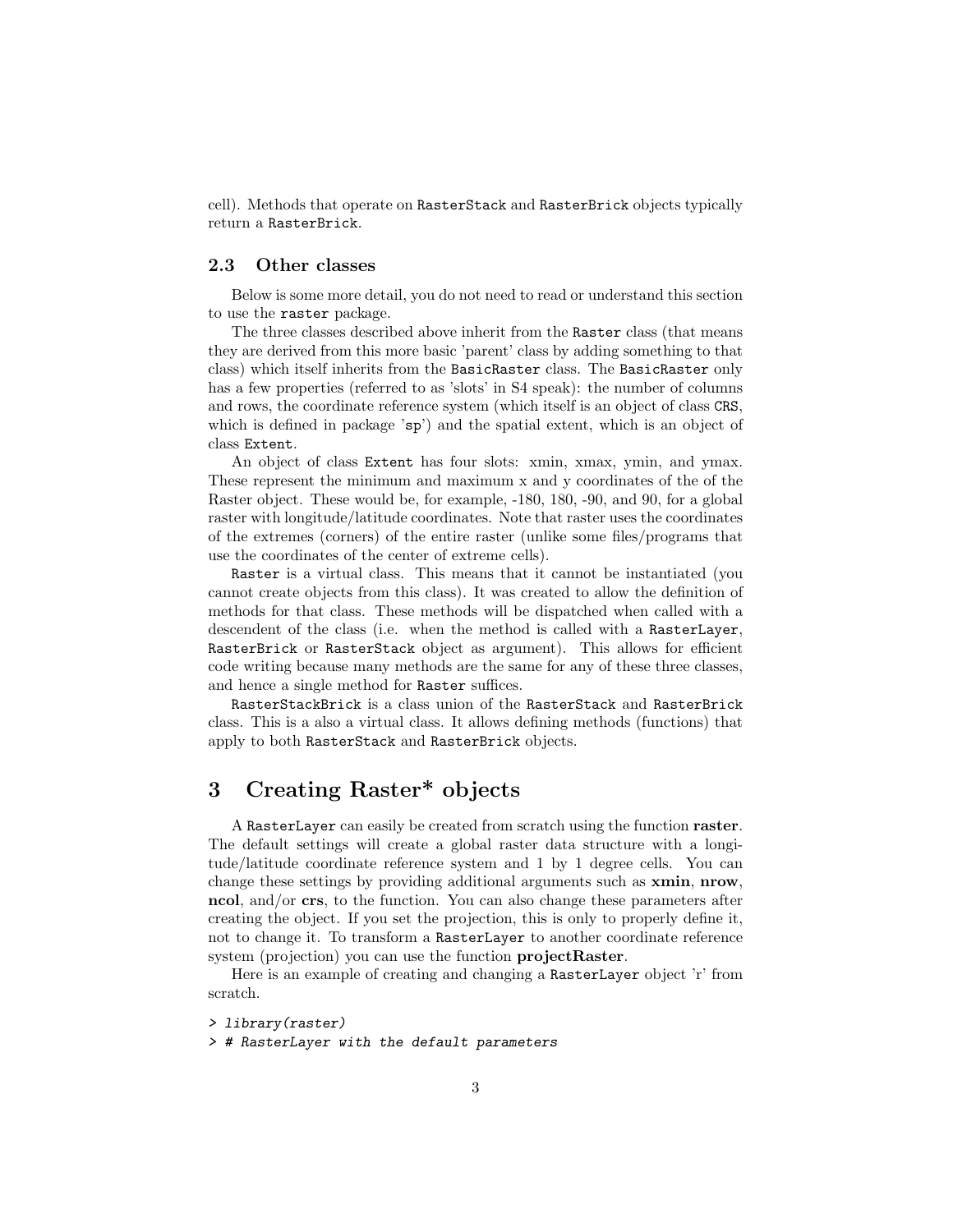```
> x \leftarrow \text{raster}()> x
class : RasterLayer
dimensions : 180, 360, 64800 (nrow, ncol, ncell)
resolution : 1, 1 (x, y)extent : -180, 180, -90, 90 (xmin, xmax, ymin, ymax)
coord. ref. : +proj=longlat +datum=WGS84 +ellps=WGS84 +towgs84=0,0,0
> # With other parameters
> x <- raster(ncol=36, nrow=18, xmn=-1000, xmx=1000, ymn=-100, ymx=900)
> # that can be changed
> res(x)
[1] 55.55556 55.55556
> # change resolution
> res(x) < -100> res(x)
[1] 100 100
> ncol(x)[1] 20
> # change the numer of columns (affects resolution)
> ncol(x) < -18> ncol(x)[1] 18
> res(x)
[1] 111.1111 100.0000
> # set the coordinate reference system (CRS) (define the projection)
> projection(x) <- "+proj=utm +zone=48 +datum=WGS84"
> \, \rm xclass : RasterLayer
dimensions : 10, 18, 180 (nrow, ncol, ncell)
resolution : 111.1111, 100 (x, y)
extent : -1000, 1000, -100, 900 (xmin, xmax, ymin, ymax)
coord. ref. : +proj=utm +zone=48 +datum=WGS84 +ellps=WGS84 +towgs84=0,0,0
```

```
The objects 'x' created in the example above only consist of a 'skeleton',
that is, we have defined the number of rows and columns, and where the raster
is located in geographic space, but there are no cell-values associated with it.
Setting and accessing values is illustrated below.
```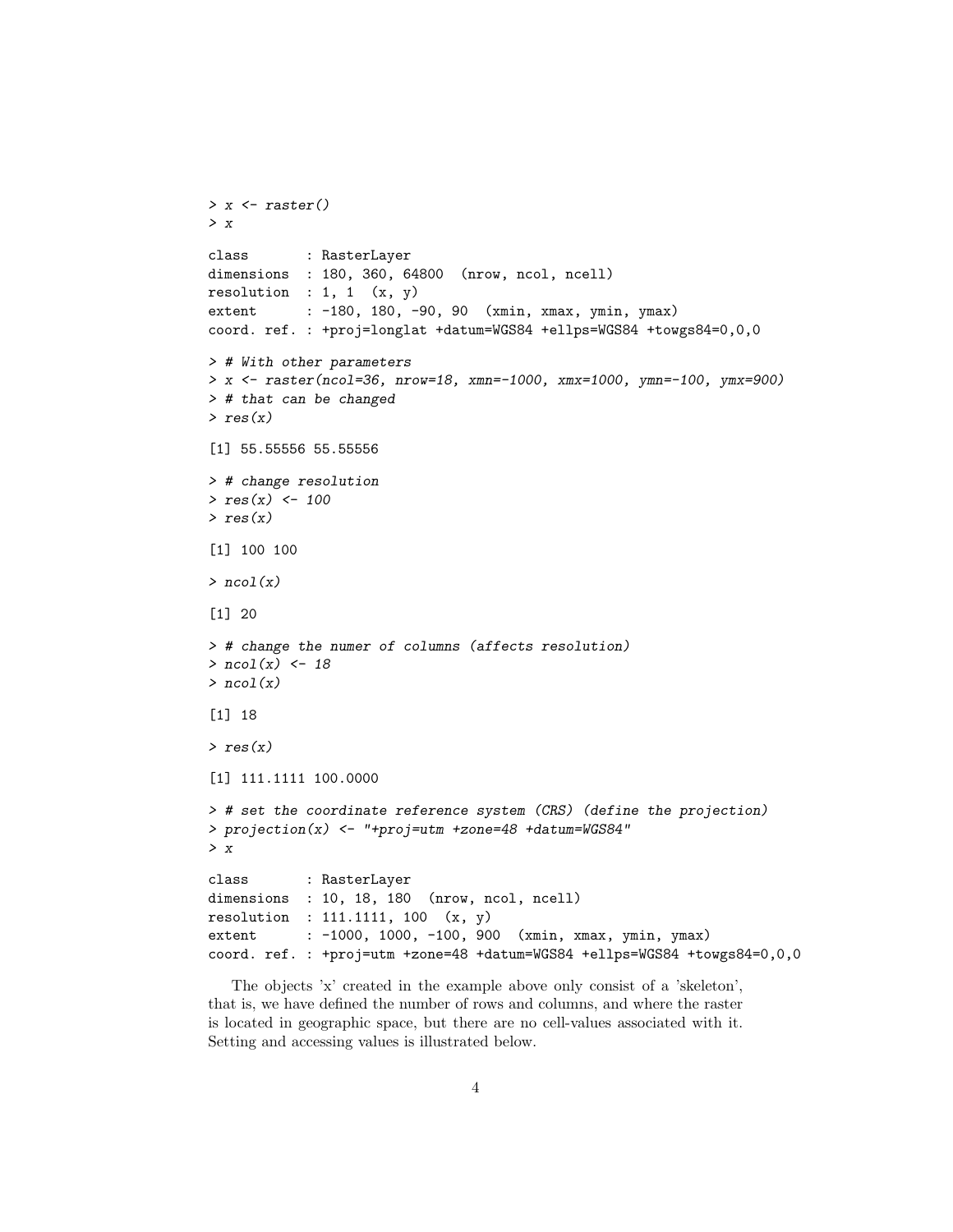```
> r <- raster(ncol=10, nrow=10)
> ncell(r)[1] 100
> hasValues(r)
[1] FALSE
> # use the 'values' function
> # e.g.,
> values(r) \leftarrow 1:ncell(r)
> # or
> set.seed(0)
> values(r) \leftarrow runif(ncell(r))
> hasValues(r)
[1] TRUE
> inMemory(r)
[1] TRUE
> values(r)[1:10]
```
[1] 0.8966972 0.2655087 0.3721239 0.5728534 0.9082078 [6] 0.2016819 0.8983897 0.9446753 0.6607978 0.6291140

```
> plot(r, main='Raster with 100 cells')
```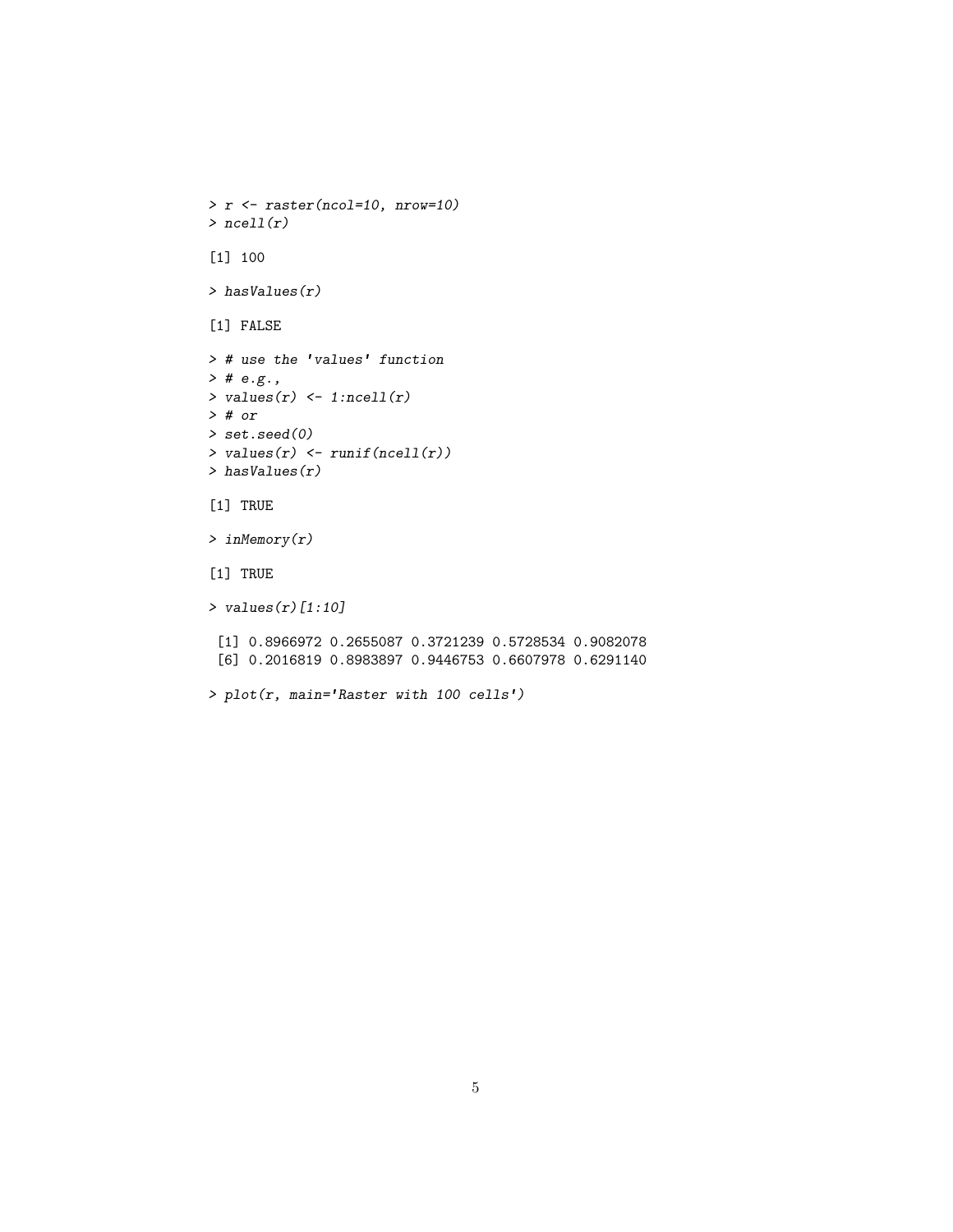

In some cases, for example when you change the number of columns or rows, you will lose the values associated with the RasterLayer if there were any (or the link to a file if there was one). The same applies, in most cases, if you change the resolution directly (as this can affect the number of rows or columns). Values are not lost when changing the extent as this change adjusts the resolution, but does not change the number of rows or columns.

- > hasValues(r)
- [1] TRUE
- $>$  res(r)
- [1] 36 18
- $> dim(r)$
- [1] 10 10 1
- $>$  xmax $(r)$
- [1] 180

```
> # change the maximum x coordinate of the extent (bounding box) of the RasterLayer
> xmax(r) <- 0
```

```
> hasValues(r)
```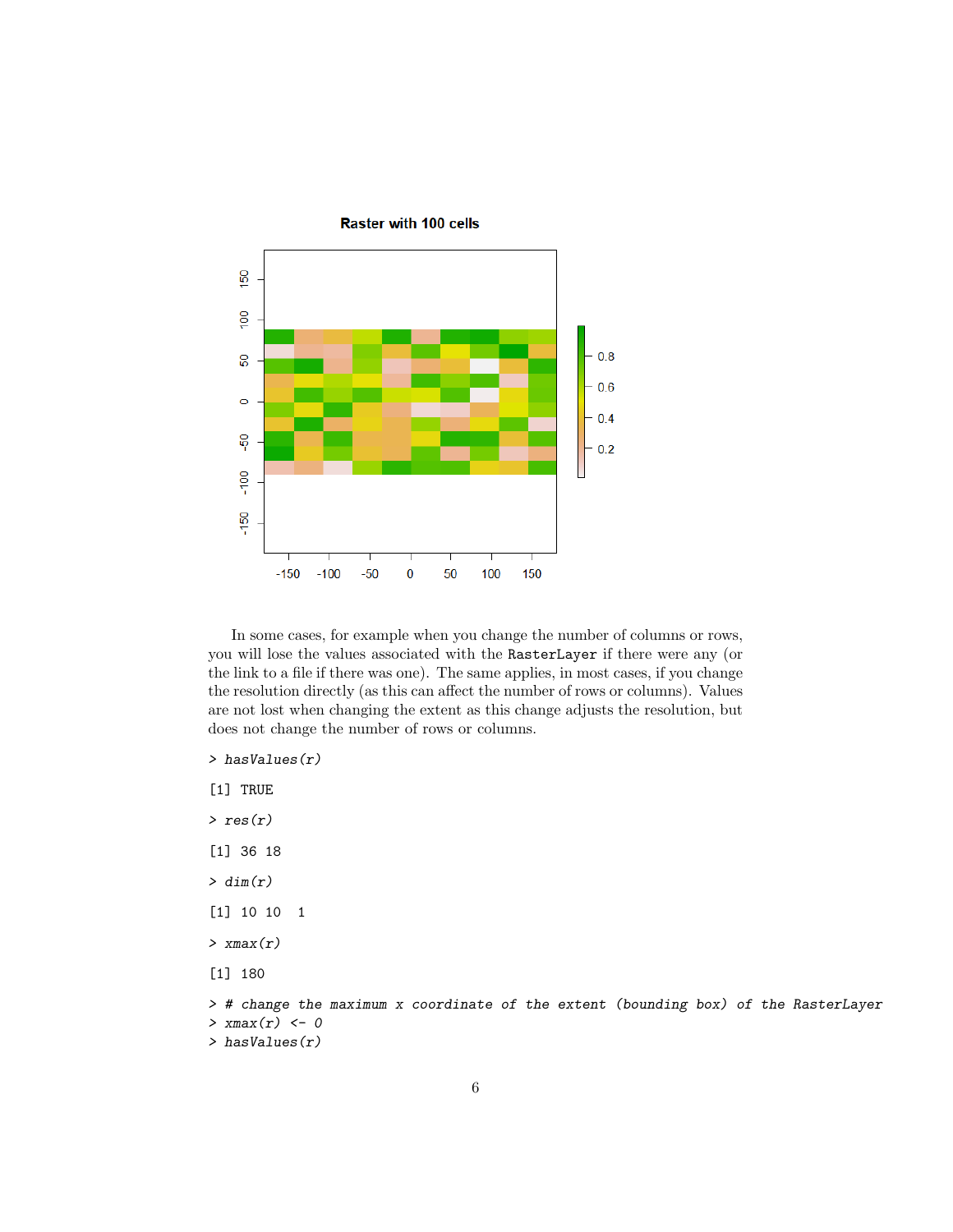[1] TRUE  $>$  res(r) [1] 18 18  $> dim(r)$ [1] 10 10 1  $> ncol(r) < -6$ > hasValues(r) [1] FALSE  $>$  res $(r)$ [1] 30 18  $> dim(r)$ [1] 10 6 1  $> \text{xmax}(r)$ [1] 0

The function raster also allows you to create a RasterLayer from another object, including another RasterLayer, RasterStack and RasterBrick , as well as from a SpatialPixels\* and SpatialGrid\* object (defined in the sp package), an Extent object, a matrix, an 'im' object (SpatStat), and 'asc' and 'kasc' objects (adehabitat).

It is more common, however, to create a RasterLayer object from a file. The raster package can use raster files in several formats, including some 'natively' supported formats and other formats via the rgdal package. Supported formats for reading include GeoTIFF, ESRI, ENVI, and ERDAS. Most formats supported for reading can also be written to. Here is an example using the 'Meuse' dataset (taken from the sp package), using a file in the native 'rasterfile' format:

```
> # get the name of an example file installed with the package
> # do not use this construction of your own files
> filename <- system.file("external/test.grd", package="raster")
> filename
```
[1] "c:/temp/Rtmp2RnLVF/Rinst12fc36ba15ca/raster/external/test.grd"

```
> r <- raster(filename)
```

```
> filename(r)
```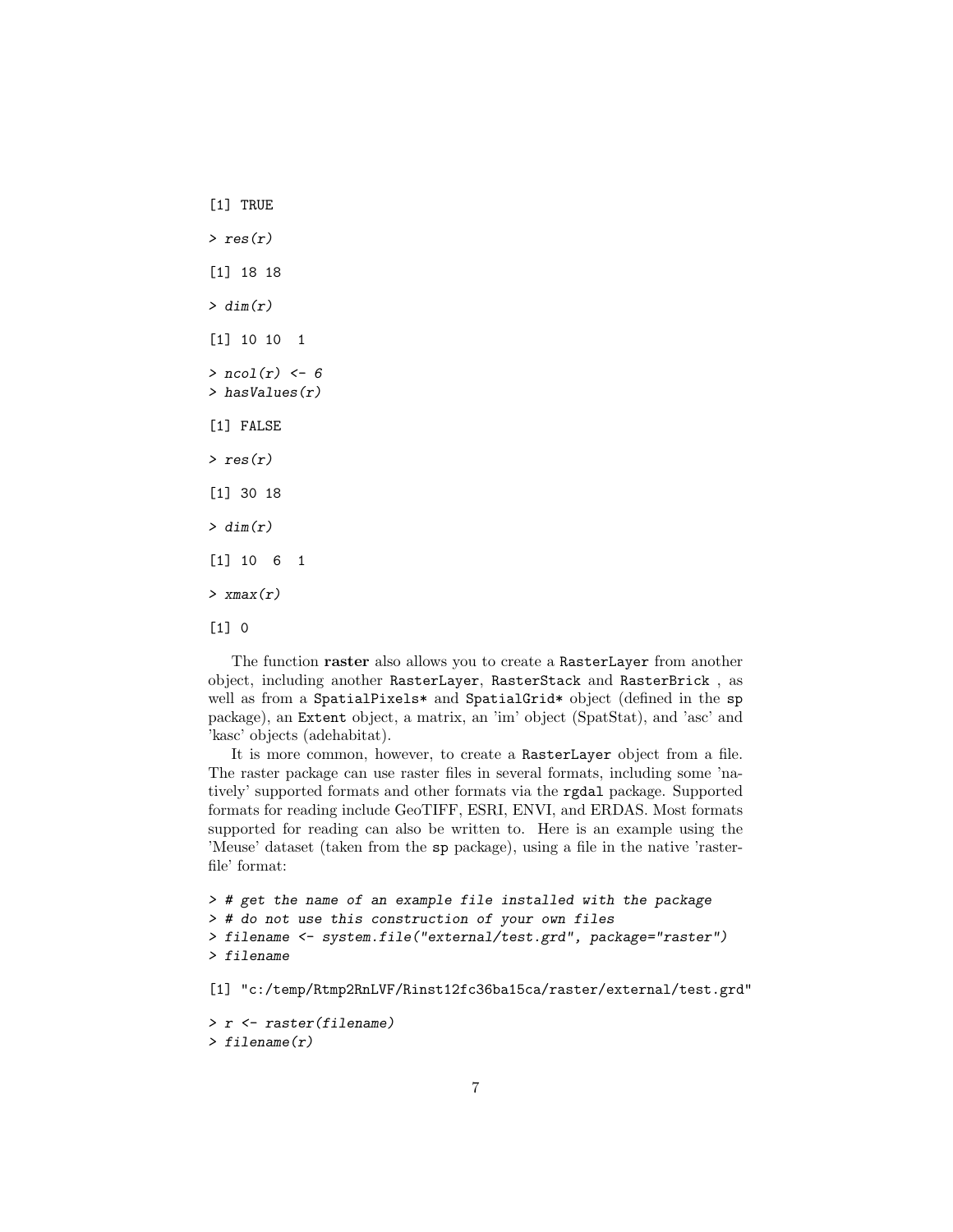- [1] "c:\\temp\\Rtmp2RnLVF\\Rinst12fc36ba15ca\\raster\\external\\test.grd"
- > hasValues(r)
- [1] TRUE
- > inMemory(r)
- [1] FALSE
- > plot(r, main='RasterLayer from file')



Multi-layer objects can be created in memory (from RasterLayer objects) or from files.

```
> # create three identical RasterLayer objects
> r1 <- r2 <- r3 <- raster(nrow=10, ncol=10)
> # Assign random cell values
> values(r1) \leftarrow runif(ncell(r1))
> values(r2) \leftarrow runif(ncell(r2))
> values(r3) \leftarrow runif(ncell(r3))
> # combine three RasterLayer objects into a RasterStack
> s <- stack(r1, r2, r3)
> s
```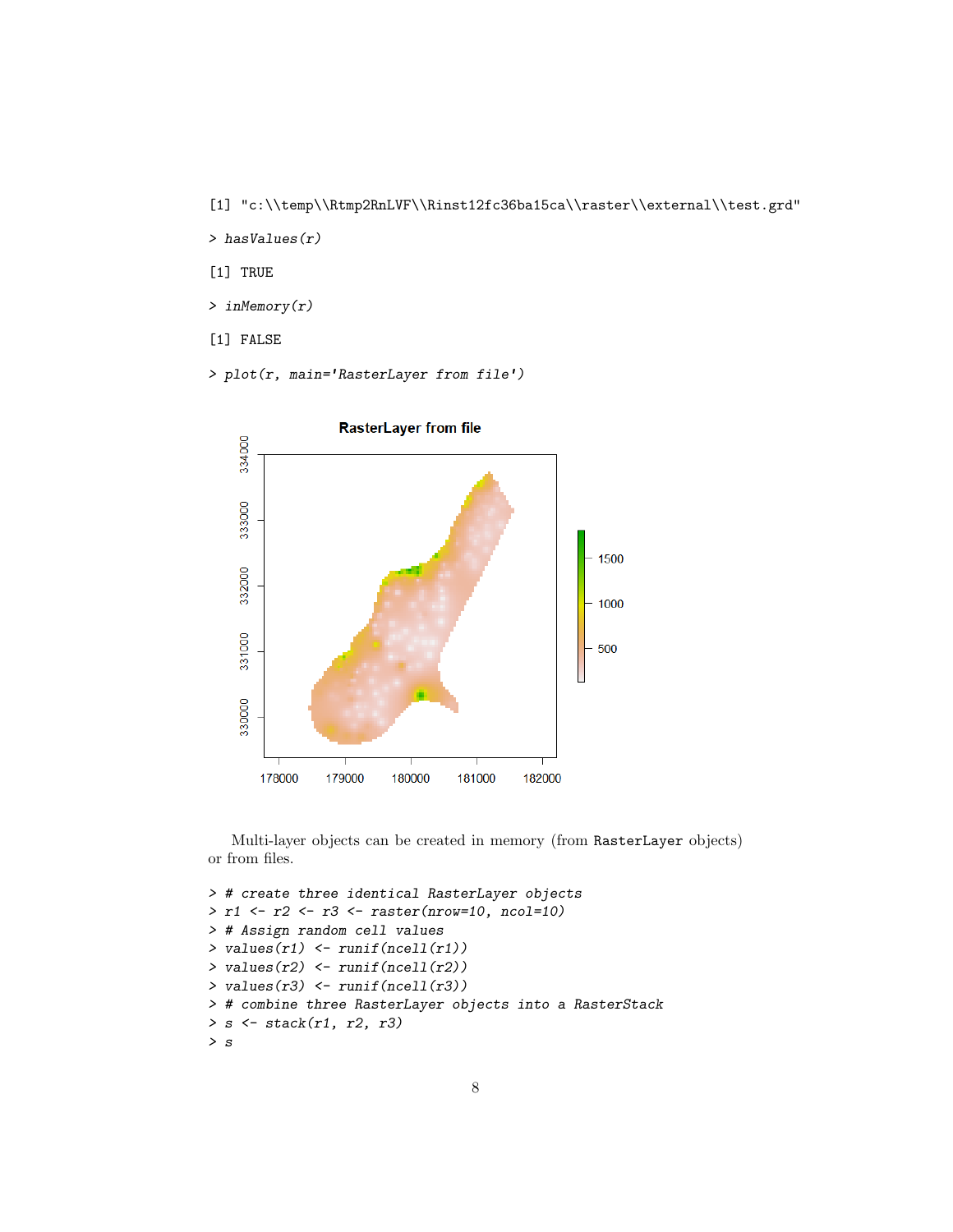```
class : RasterStack
dimensions : 10, 10, 100, 3 (nrow, ncol, ncell, nlayers)
resolution : 36, 18 (x, y)extent : -180, 180, -90, 90 (xmin, xmax, ymin, ymax)
coord. ref. : +proj=longlat +datum=WGS84 +ellps=WGS84 +towgs84=0,0,0
names : layer.1, layer.2, layer.3
min values : 0.01307758, 0.02778712, 0.06380247
max values : 0.9926841, 0.9815635, 0.9960774
> nlayers(s)
[1] 3
> # combine three RasterLayer objects into a RasterBrick
> b1 <- brick(r1, r2, r3)
> # equivalent to:
> b2 \leftarrow brick(s)> # create a RasterBrick from file
> filename <- system.file("external/rlogo.grd", package="raster")
> filename
[1] "c:/temp/Rtmp2RnLVF/Rinst12fc36ba15ca/raster/external/rlogo.grd"
> b <- brick(filename)
> b
class : RasterBrick
dimensions : 77, 101, 7777, 3 (nrow, ncol, ncell, nlayers)
resolution : 1, 1 (x, y)extent : 0, 101, 0, 77 (xmin, xmax, ymin, ymax)
coord. ref. : +proj=merc +datum=WGS84 +ellps=WGS84 +towgs84=0,0,0
data source : c:\temp\Rtmp2RnLVF\Rinst12fc36ba15ca\raster\external\rlogo.grd
names : red, green, blue
min values : 0, 0, 0
max values : 255, 255, 255
> nlayers(b)
[1] 3
> # extract a single RasterLayer
> r <- raster(b, layer=2)
> # equivalent to creating it from disk
> r <- raster(filename, band=2)
```
### 4 Raster algebra

Many generic functions that allow for simple and elegant raster algebra have been implemented for Raster\* objects, including the normal algebraic operators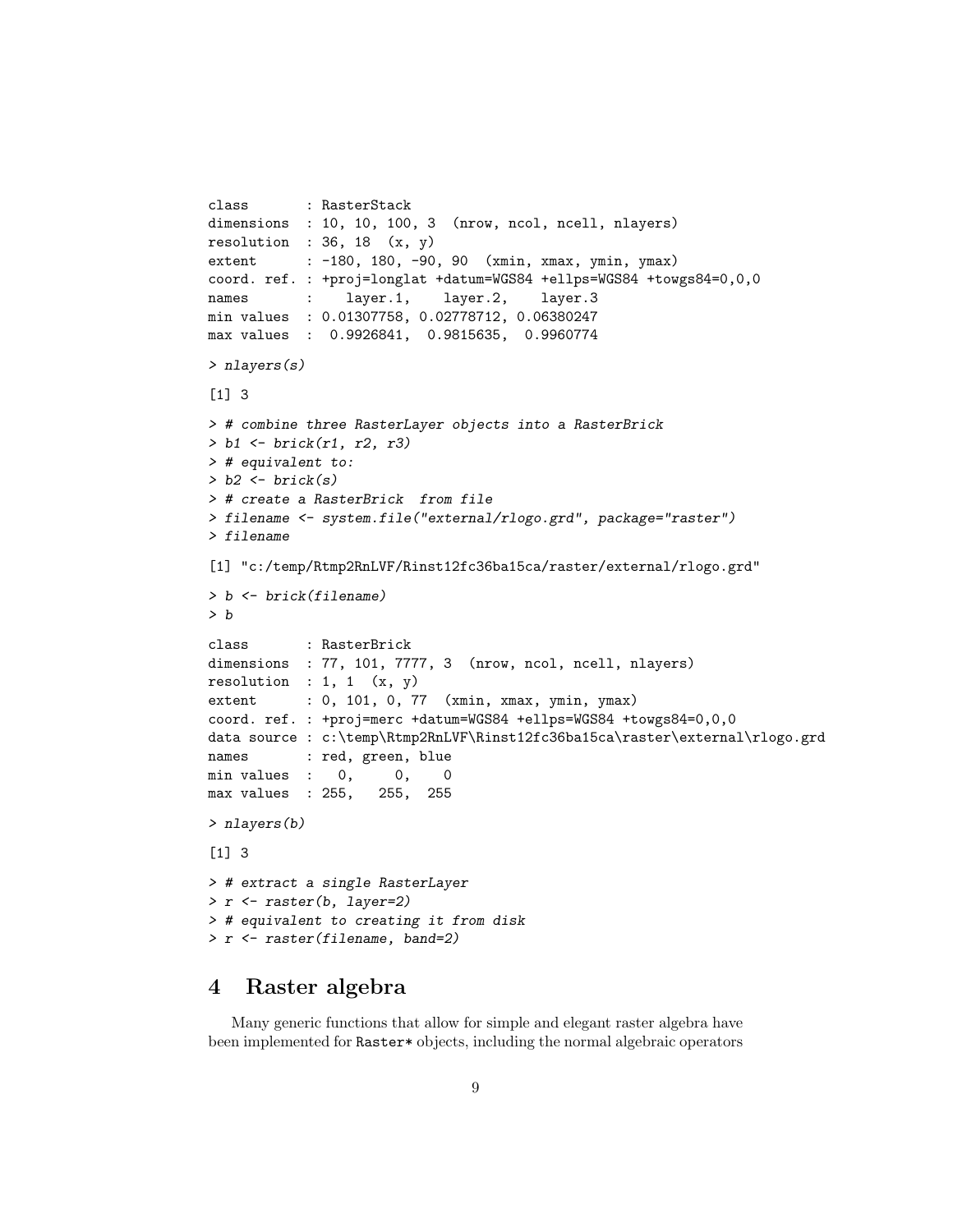such as  $+$ ,  $-$ ,  $*$ ,  $/$ , logical operators such as  $>$ ,  $>=$ ,  $<$ ,  $==$ ,  $\cdot$  and functions such as abs, round, ceiling, floor, trunc, sqrt, log, log10, exp, cos, sin, max, min, range, prod, sum, any, all. In these functions you can mix Raster objects with numbers, as long as the first argument is a Raster object.

```
> # create an empty RasterLayer
> r <- raster(ncol=10, nrow=10)
> # assign values to cells
> values(r) <- 1:ncell(r)
> s \leftarrow r + 10> s \leftarrow sqrt(s)> s < - s * r + 5> r[] \leftarrow runif(ncell(r))> r < -\text{round}(r)> r < r == 1
```
You can also use replacement functions:

```
> s[r] <- -0.5
> s[!r] < -5> s[s == 5] <- 15
```
If you use multiple Raster\* objects (in functions where this is relevant, such as range), these must have the same resolution and origin. The origin of a Raster\* object is the point closest to  $(0, 0)$  that you could get if you moved from a corners of a Raster\* object towards that point in steps of the x and y resolution. Normally these objects would also have the same extent, but if they do not, the returned object covers the spatial intersection of the objects used.

When you use multiple multi-layer objects with different numbers or layers, the 'shorter' objects are 'recycled'. For example, if you multuply a 4-layer object (a1, a2, a3, a4) with a 2-layer object (b1, b2), the result is a four-layer object (a1b1, a2b2, a3b1, a3b2).

```
> r <- raster(ncol=5, nrow=5)
> r[] \leq 1> s \leftarrow \text{stack}(r, r+1)> q \leftarrow \text{stack}(r, r+2, r+4, r+6)> x \leftarrow r + s + q> x
class : RasterBrick
dimensions : 5, 5, 25, 4 (nrow, ncol, ncell, nlayers)
resolution : 72, 36 (x, y)extent : -180, 180, -90, 90 (xmin, xmax, ymin, ymax)
coord. ref. : +proj=longlat +datum=WGS84 +ellps=WGS84 +towgs84=0,0,0
data source : in memory
names : layer.1, layer.2, layer.3, layer.4
min values : 3, 6, 7, 10
max values : 3, 6, 7, 10
```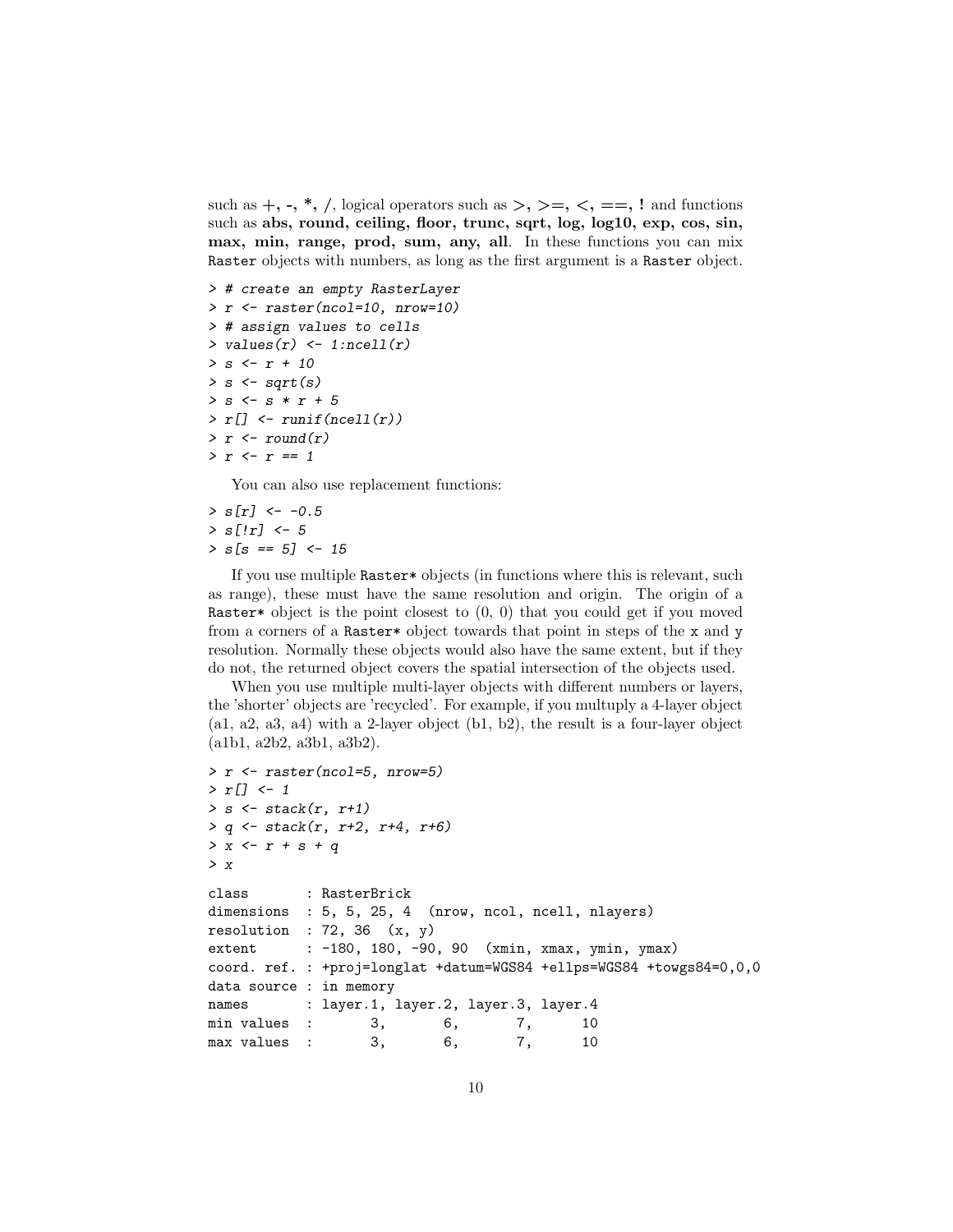Summary functions (min, max, mean, prod, sum, Median, cv, range, any, all) always return a RasterLayer object. Perhaps this is not obvious when using functions like min, sum or mean.

```
> a < - mean(r, s, 10)> b \leq sum(r,s)> st \leq stack(r, s, a, b)> sst \leq sum(st)> sst
class : RasterLayer
dimensions : 5, 5, 25 (nrow, ncol, ncell)
resolution : 72, 36 (x, y)extent : -180, 180, -90, 90 (xmin, xmax, ymin, ymax)
coord. ref. : +proj=longlat +datum=WGS84 +ellps=WGS84 +towgs84=0,0,0
data source : in memory
names : layer
values : 11.5, 11.5 (min, max)
```
Use cellStats if instead of a RasterLayer you want a single number summarizing the cell values of each layer.

```
> cellStats(st, 'sum')
layer.1.1 layer.1.2 layer.2.1 layer.2.2 layer.3
    25.0 25.0 50.0 87.5 100.0
> cellStats(sst, 'sum')
[1] 287.5
```
# 5 'High-level' functions

Several 'high level' functions have been implemented for RasterLayer objects. 'High level' functions refer to functions that you would normally find in a GIS program that supports raster data. Here we briefly discuss some of these functions. All these functions work for raster datasets that cannot be loaded into memory. See the help files for more detailed descriptions of each function.

The high-level functions have some arguments in common. The first argument is typically 'x' or 'object' and can be a RasterLayer, or, in most cases, a RasterStack or RasterBrick. It is followed by one or more arguments specific to the function (either additional RasterLayer objects or other arguments), followed by a filename="" and "..." arguments.

The default filename is an empty character "". If you do not specify a filename, the default action for the function is to return a Raster object that only exists in memory. However, if the function deems that the Raster object to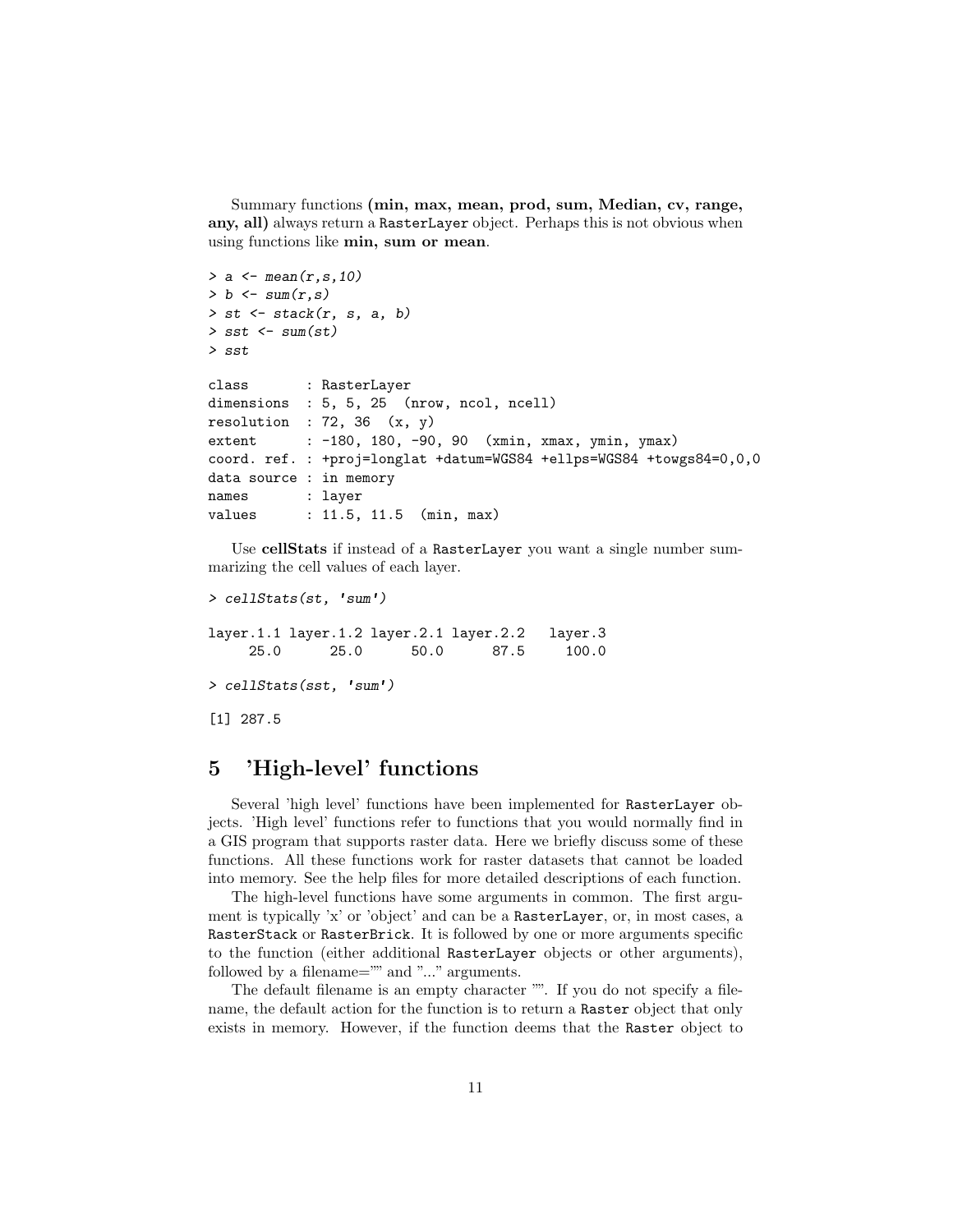be created would be too large to hold memory it is written to a temporary file instead.

The "..." argument allows for setting additional arguments that are relevant when writing values to a file: the file format, datatype (e.g. integer or real values), and a to indicate whether existing files should be overwritten.

### 5.1 Modifying a Raster\* object

There are several functions that deal with modifying the spatial extent of Raster\* objects. The crop function lets you take a geographic subset of a larger Raster object. You can crop a Raster\* by providing an extent object or another spatial object from which an extent can be extracted (objects from classes deriving from Raster and from Spatial in the sp package). An easy way to get an extent object is to plot a RasterLayer and then use drawExtent to visually determine the new extent (bounding box) to provide to the crop function.

trim crops a RasterLayer by removing the outer rows and columns that only contain NA values. In contrast, extend adds new rows and/or columns with NA values. The purpose of this could be to create a new RasterLayer with the same Extent of another larger RasterLayer such that the can be used together in other functions.

The merge function lets you merge 2 or more Raster\* objects into a single new object. The input objects must have the same resolution and origin (such that their cells neatly fit into a single larger raster). If this is not the case you can first adjust one of the Raster\* objects with use (dis)aggregate or resample.

aggregate and disaggregate allow for changing the resolution (cell size) of a Raster\* object. In the case of aggregate, you need to specify a function determining what to do with the grouped cell values (e.g. mean). It is possible to specify different (dis)aggregation factors in the x and y direction. aggregate and **disaggregate** are the best functions when adjusting cells size only, with an integer step (e.g. each side 2 times smaller or larger), but in some cases that is not possible.

For example, you may need nearly the same cell size, while shifting the cell centers. In those cases, the resample function can be used. It can do either nearest neighbor assignments (for categorical data) or bilinear interpolation (for numerical data). Simple linear shifts of a Raster object can be accomplished with the shift function or with the extent function. resample should not be used to create a Raster\* object with much larger resolution. If such adjustments need to be made then you can first use aggregate.

With the projectRaster function you can transform values of Raster\* object to a new object with a different coordinate reference system.

Here are some simple examples:

 $>$  r  $\leftarrow$  raster()  $> r[] \leftarrow 1:ncell(r)$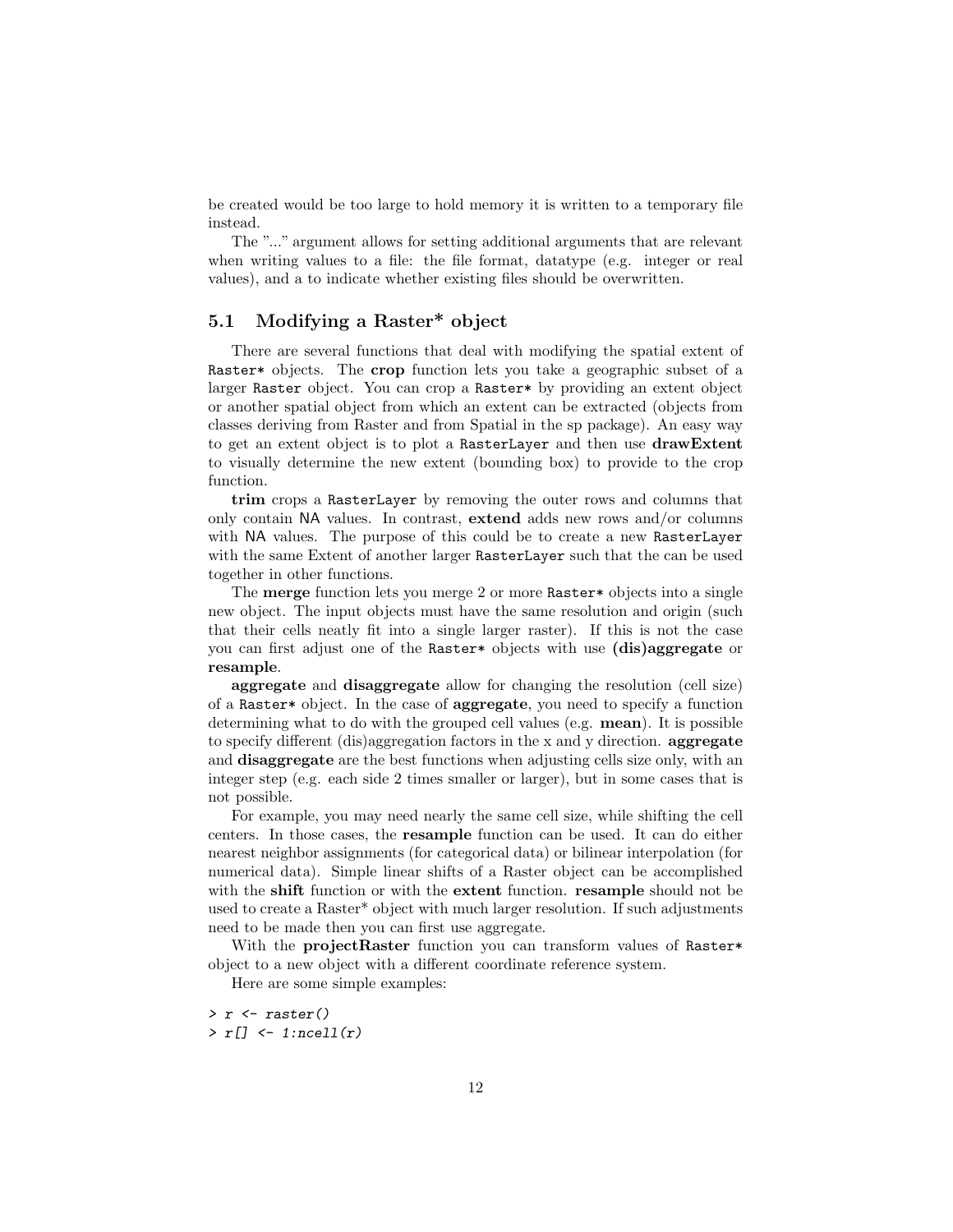```
> ra <- aggregate(r, 10)
> r1 <- crop(r, extent(-180,0,0,30))
> r2 <- crop(r, extent(-10,180,-20,10))
> m <- merge(r1, r2, filename='test.grd', overwrite=TRUE)
> plot(m)
```


flip lets you flip the data (reverse order) in horizontal or vertical direction  $$ typically to correct for a 'communication problem' between different R packages or a misinterpreted file. rotate lets you rotate longitude/latitude rasters that have longitudes from 0 to 360 degrees (often used by climatologists) to the standard -180 to 180 degrees system. With t you can rotate a Raster\* object 90 degrees.

#### 5.2 Overlay

The overlay function can be used as an alternative to the raster algebra discussed above. Overlay, like the funcitons discussed in the following subsections provide either easy to use short-hand, or more efficient computation for large (file based) objects.

With **overlay** you can combine multiple Raster objects (e.g. multiply them). The related function mask removes all values from one layer that are NA in another layer, and cover combines two layers by taking the values of the first layer except where these are NA .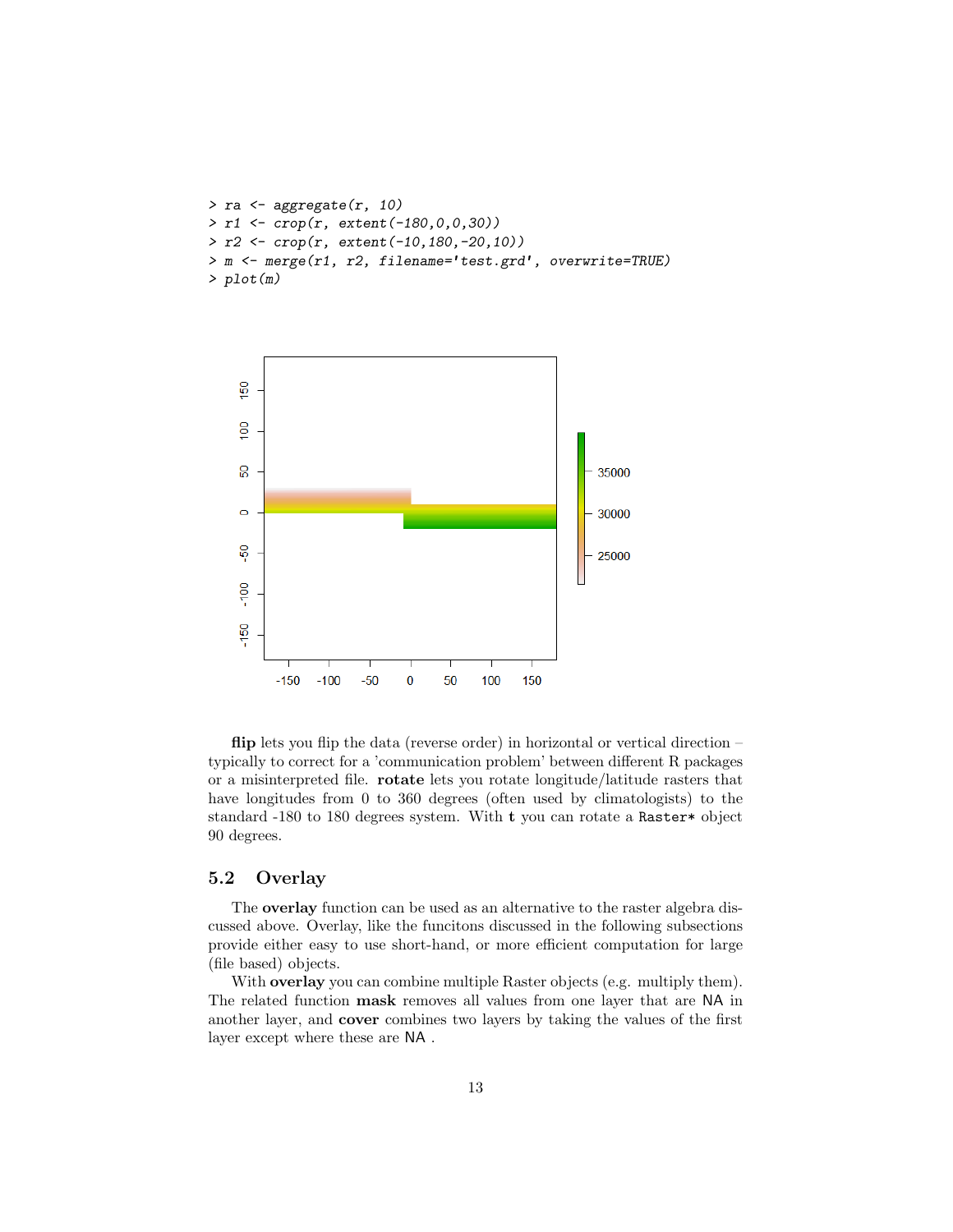#### 5.3 Calc

calc allows you to do a computation for a single Raster object by providing a function. If you supply a RasterLayer, another RasterLayer is returned. If you provide a multi-layer object you get a (single layer) RasterLayer if you use a summary type function (e.g. sum) but a RasterBrick if multiple layers are returned. stackApply computes summary type layers for subsets of a RasterStack or RasterBrick.

#### 5.4 Reclassify

You can use **cut** or **reclassify** to replace ranges of values with single values, or subs to substitute (replace) single values with other values.

```
> r <- raster(ncol=3, nrow=2)
> r[] \leftarrow 1:ncell(r)> getValues(r)
[1] 1 2 3 4 5 6
> s \leftarrow \text{calc}(r, \text{ fun-function}(x) \{ x[x \leftarrow 4] \leftarrow \text{MA}; \text{return}(x) \} )> as.matrix(s)
     [,1] [,2] [,3][1,] NA NA NA
[2,] 4 5 6
> t <- overlay(r, s, fun=function(x, y){ x / (2 * sqrt(y)) + 5 } )
> as.matrix(t)
     [,1] [,2] [,3][1,] NA NA NA
[2,] 6 6.118034 6.224745
> u \leftarrow mask(r, t)> as.matrix(u)
     [,1] [,2] [,3][1,] NA NA NA
[2,] 4 5 6> v = u == s> as.matrix(v)
     [,1] [,2] [,3][1,] NA NA NA
[2,] TRUE TRUE TRUE
> w \leq cover(t, r)
> as.matrix(w)
```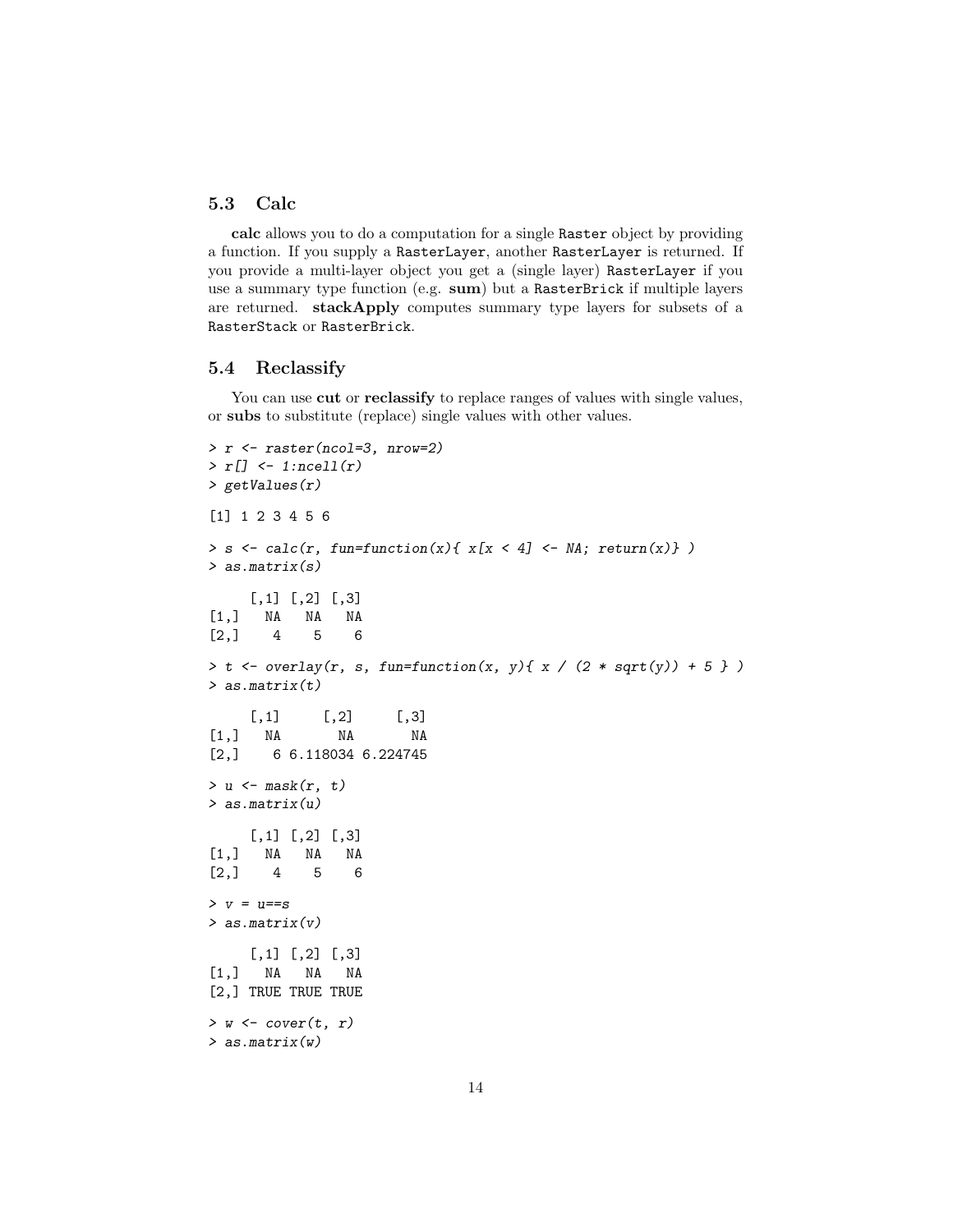```
[,1] [,2] [,3][1,] 1 2.000000 3.000000
[2,] 6 6.118034 6.224745
> x <- reclassify(w, c(0,2,1, 2,5,2, 4,10,3))
> as.matrix(x)
     [,1] [,2] [,3][1,] 1 1 2
[2,] 3 3 3
> y \leftarrow \text{subs}(x, \text{ data}. \text{frame}(id = c(2, 3), v = c(40, 50)))> as.matrix(y)
     [,1] [,2] [,3][1,] NA NA 40
[2,] 50 50 50
```
#### 5.5 Focal functions

The focal function currently only works for (single layer) RasterLayer objects. It uses values in a neighborhood of cells around a focal cell, and computes a value that is stored in the focal cell of the output RasterLayer. The neighborhood is a user-defined a matrix of weights and could approximate any shape by giving some cells zero weight. It is possible to only compute new values for cells that are NA in the input RasterLayer.

#### 5.6 Distance

There are a number of distance related functions. distance computes the shortest distance to cells that are not  $NA$ . pointDistance computes the shortest distance to any point in a set of points. gridDistance computes the distance when following grid cells that can be traversed (e.g. excluding water bodies). direction computes the direction towards (or from) the nearest cell that is not NA . adjacency determines which cells are adjacent to other cells, and point-Distance computes distance between points. See the gdistance package for more advanced distance calculations (cost distance, resistance distance)

#### 5.7 Spatial configuration

Function clump identifies groups of cells that are connected. boundaries identifies edges, that is, transitions between cell values. area computes the size of each grid cell (for unprojected rasters), this may be useful to, e.g. compute the area covered by a certain class on a longitude/latitude raster.

```
> r <- raster(nrow=45, ncol=90)
> r[] \le round(runif(ncell(r))*3)
> a \leftarrow area(r)> zonal(a, r, 'sum')
```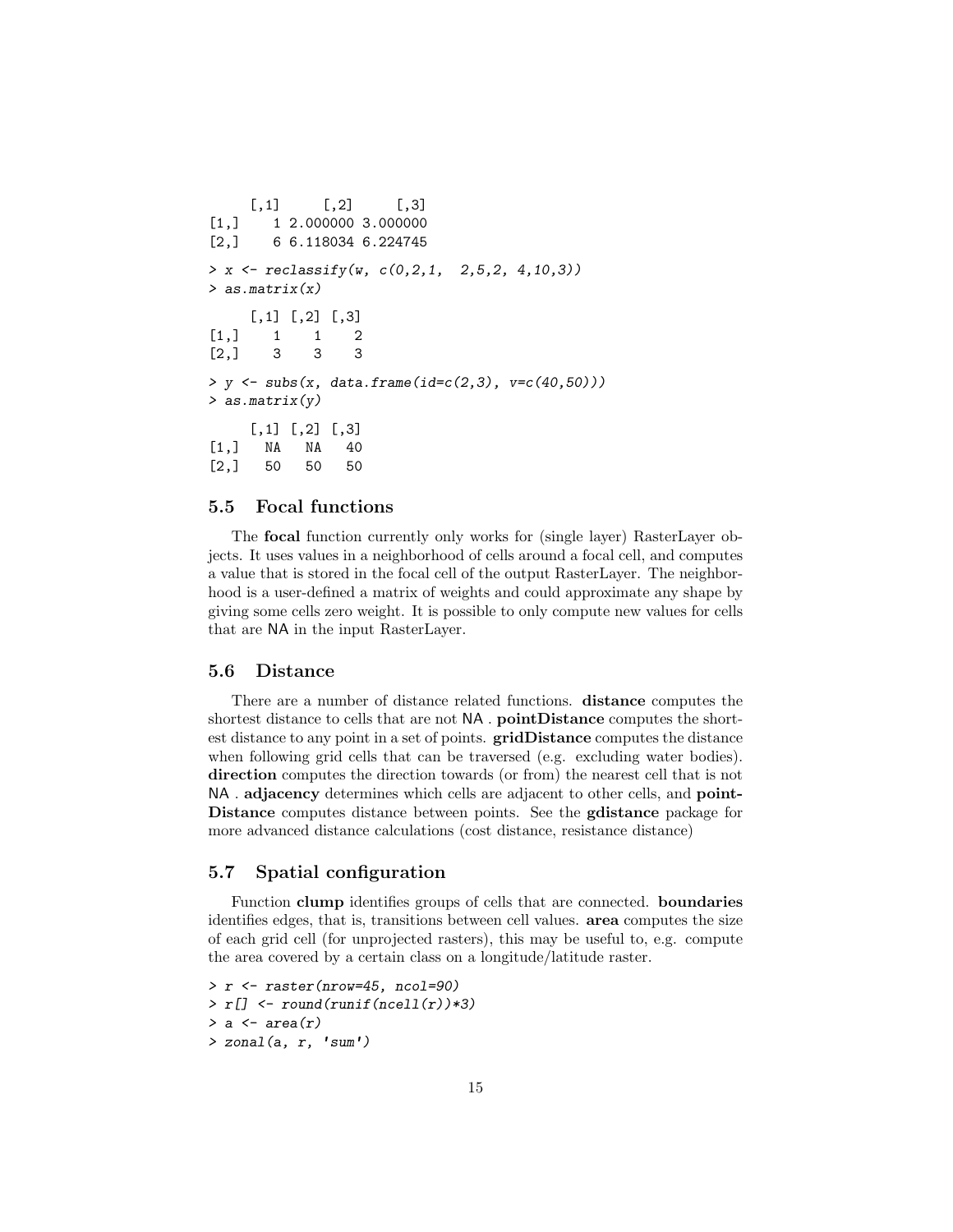|      | zone | sum         |
|------|------|-------------|
| [1,] | ∩.   | 93604336    |
| [2,] |      | 1 168894837 |
| [3,] |      | 2 158110025 |
| [4,] |      | 3 87822040  |

#### 5.8 Predictions

The package has two functions to make model predictions to (potentially very large) rasters. predict takes a multilayer raster and a fitted model as arguments. Fitted models can be of various classes, including glm, gam, randomforest, and brt. Function interpolate is similar but is for models that use coordinates as predictor variables, for example in kriging and spline interpolation.

#### 5.9 Vector to raster conversion

The raster packages supports point, line, and polygon to raster conversion with the **rasterize** function. For vector type data (points, lines, polygons), objects of Spatial\* classes defined in the sp package are used; but points can also be represented by a two-column matrix (x and y).

Point to raster conversion is often done with the purpose to analyze the point data. For example to count the number of distinct species (represented by point observations) that occur in each raster cell. rasterize takes a Raster\* object to set the spatial extent and resolution, and a function to determine how to summarize the points (or an attribute of each point) by cell.

Polygon to raster conversion is typically done to create a RasterLayer that can act as a mask, i.e. to set to NA a set of cells of a Raster object, or to summarize values on a raster by zone. For example a country polygon is transferred to a raster that is then used to set all the cells outside that country to NA ; whereas polygons representing administrative regions such as states can be transferred to a raster to summarize raster values by region.

It is also possible to convert the values of a RasterLayer to points or polygons, using rasterToPoints and rasterToPolygons. Both functions only return values for cells that are not NA . Unlike rasterToPolygons, rasterTo-Points is reasonably efficient and allows you to provide a function to subset the output before it is produced (which can be necessary for very large rasters as the point object is created in memory).

### 6 Summarizing functions

When used with a Raster\* object as first argument, normal summary statistics functions such as min, max and mean return a RasterLayer. You can use cellStats if, instead, you want to obtain a summary for all cells of a single Raster\* object. You can use freq to make a frequency table, or to count the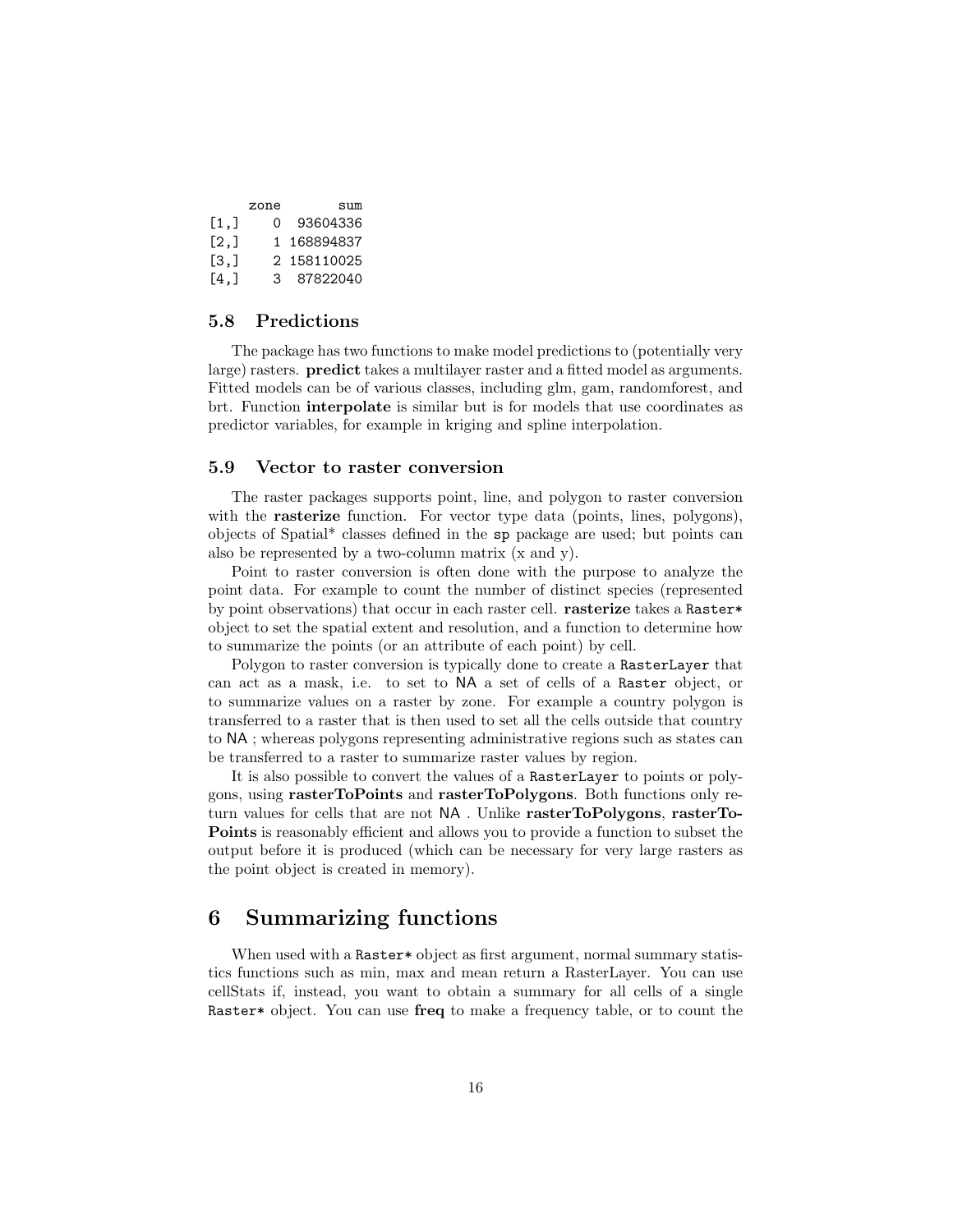number of cells with a specified value. Use zonal to summarize a Raster\* object using zones (areas with the same integer number) defined in a RasterLayer and crosstab to cross-tabulate two RasterLayer objects.

```
> r <- raster(ncol=36, nrow=18)
> r[] \leftarrow runif(ncell(r))> cellStats(r, mean)
[1] 0.5179682
> s = r> s[] \leftarrow \text{round}(\text{runif}(\text{ncell}(r)) * 5)> zonal(r, s, 'mean')
    zone mean
[1,] 0 0.5144431
[2,] 1 0.5480089
[3,] 2 0.5249257
[4,] 3 0.5194031
[5,] 4 0.4853966
[6,] 5 0.5218401
> freq(s)
    value count
[1,] 0 54
[2,] 1 102
[3,] 2 139
[4,] 3 148
[5,] 4 133
[6,] 5 72
> freq(s, value=3)
[1] 148
> crosstab(r*3, s)
  Var1 Var2 Freq
1 0 0 8
2 1 0 17
3 2 0 19
4 3 0 10
5 <NA> 0 0
6 0 1 13
7 1 1 31
8 2 1 31
9 3 1 27
```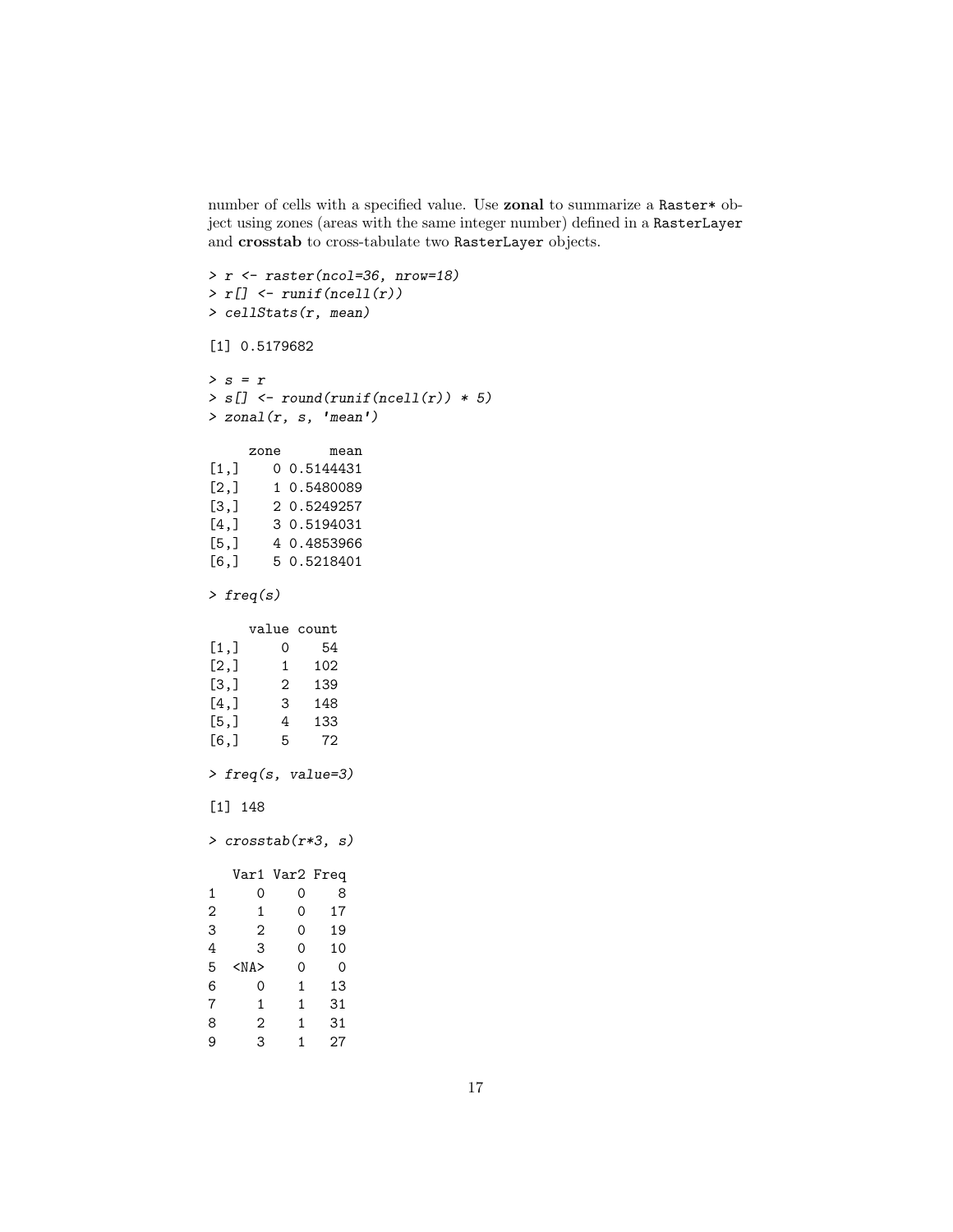| 10 | <na></na>               | $\mathbf{1}$            | 0              |
|----|-------------------------|-------------------------|----------------|
| 11 | 0                       | $\overline{\mathbf{c}}$ | 21             |
| 12 | $\mathbf{1}$            | $\overline{c}$          | 42             |
| 13 | $\overline{c}$          | $\overline{c}$          | 52             |
| 14 | 3                       | $\overline{c}$          | 24             |
| 15 | <na></na>               | $\overline{c}$          | 0              |
| 16 | 0                       | 3                       | 16             |
| 17 | $\mathbf{1}$            | 3                       | 56             |
| 18 | $\overline{c}$          | 3                       | 54             |
| 19 | 3                       | 3                       | 22             |
| 20 | $<$ NA $>$              | 3                       | 0              |
| 21 | 0                       | 4                       | 24             |
| 22 | $\mathbf{1}$            | 4                       | 45             |
| 23 | $\overline{\mathbf{c}}$ | $\overline{4}$          | 37             |
| 24 | 3                       | 4                       | 27             |
| 25 | $<$ NA $>$              | 4                       | 0              |
| 26 | 0                       | 5                       | 10             |
| 27 | $\mathbf{1}$            | 5                       | 24             |
| 28 | $\overline{c}$          | 5                       | 27             |
| 29 | 3                       | 5                       | 11             |
| 30 | $<$ NA $>$              | 5                       | $\mathbf{O}$   |
| 31 | 0                       | <na></na>               | $\circ$        |
| 32 | $\mathbf 1$             | $<$ NA $>$              | $\overline{0}$ |
| 33 | $\overline{\mathbf{c}}$ | $<$ NA $>$              | $\mathsf{O}$   |
| 34 | 3                       | $<$ NA $>$              | 0              |
| 35 | $<$ NA $>$              | $<$ NA $>$              | 0              |

# 7 Plotting

Several generic functions have been implemented for Raster\* objects to create maps and other plot types. Use 'plot' to create a map of a Raster\* object. When plot is used with a RasterLayer, it calls the function 'rasterImage' (but, by default, adds a legend; using code from fields::image.plot). It is also possible to directly call image. You can zoom in using 'zoom' and clicking on the map twice (to indicate where to zoom to). With click it is possible to interactively query a Raster\* object by clicking once or several times on a map plot.

After plotting a RasterLayer you can add vector type spatial data (points, lines, polygons). You can do this with functions points, lines, polygons if you are using the basic R data structures or plot(object, add=TRUE) if you are using Spatial\* objects as defined in the sp package. When plot is used with a multilayer Raster\* object, all layers are plotted (up to 16), unless the layers desired are indicated with an additional argument. You can also plot Raster\* objects with spplot. The **rasterVis** package has several other **lattice** based plotting functions for Raster<sup>\*</sup> objects. rasterVis also facilatates creating a map from a RasterLayer with the ggplot2 package.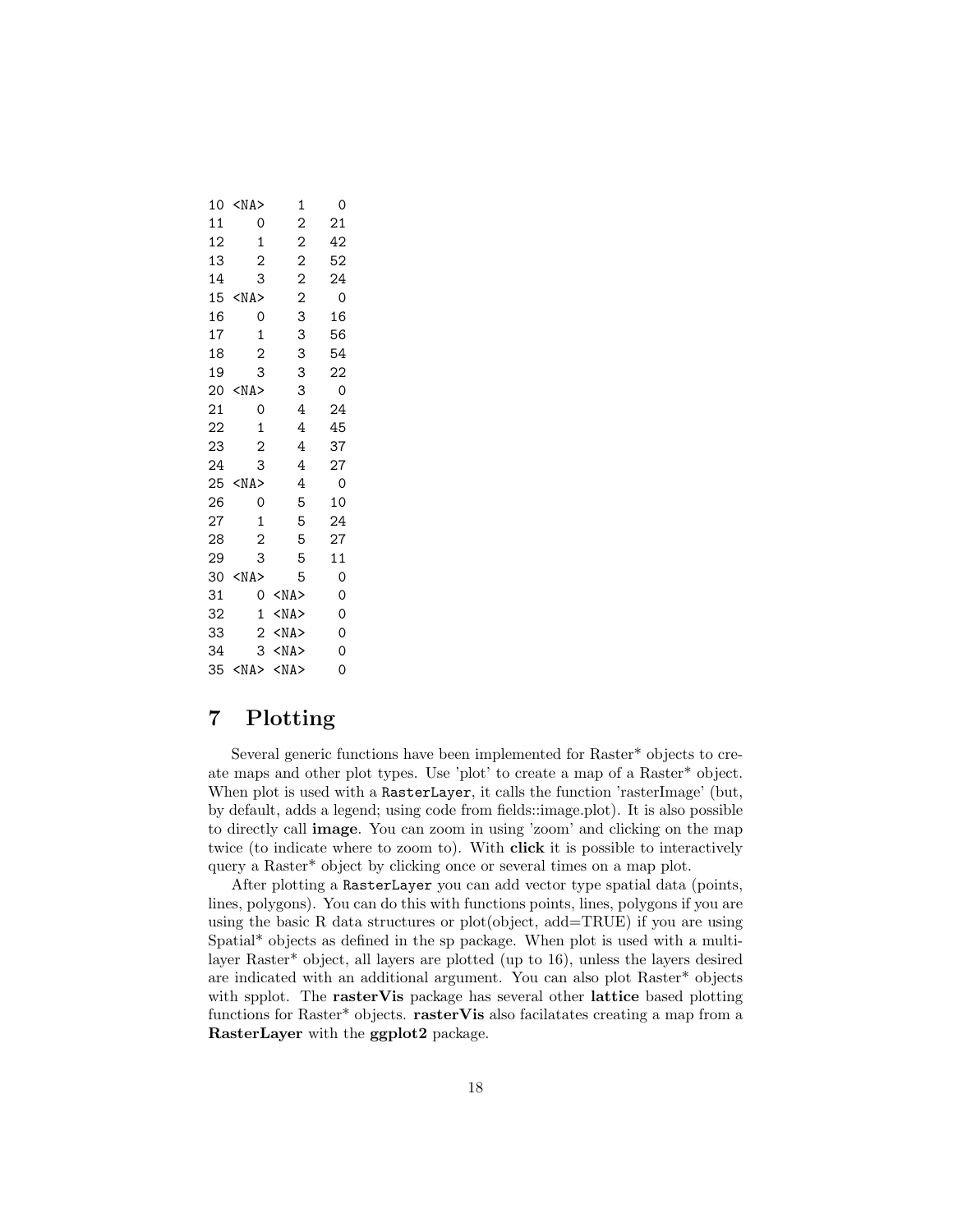Multi-layer Raster objects can be plotted as individual layers

> b <- brick(system.file("external/rlogo.grd", package="raster")) > plot(b)



They can also be combined into a single image, by assigning individual layers to one of the three color channels (red, green and blue):

 $> plotRGB(b, r=1, g=2, b=3)$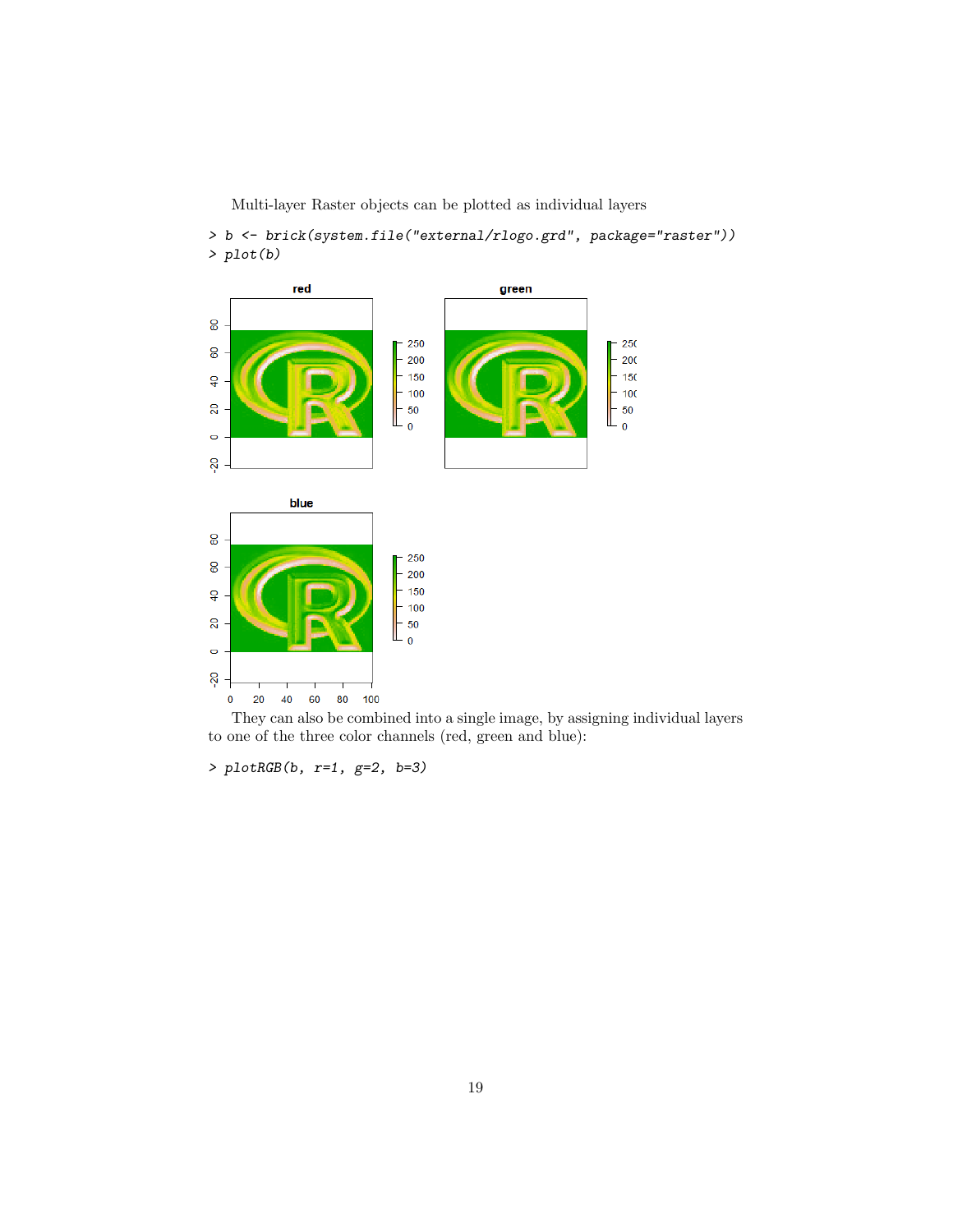

You can also use the a number of other plotting functions with a Raster object as argument, including hist, persp, contour, and density. See the help files for more info.

# 8 Writing files

#### 8.1 File format

Raster can read most, and write several raster file formats, via the rgdal package. However, it directly reads and writes a native 'rasterfile' format. A rasterfile consists of two files: a binary sequential data file and a text header file. The header file is of the "windows .ini" type. When reading, you do not have to specify the file format, but you do need to do that when writing (except when using the default native format). This file format is also used in DIVA-GIS (<http://www.diva-gis.org/>). See the help file for function writeRaster or the "Description of the rasterfile format" vignette.

# 9 Helper functons

The cell number is an important concept in the raster package. Raster data can be thought of as a matrix, but in a RasterLayer it is more commonly treated as a vector. Cells are numbered from the upper left cell to the upper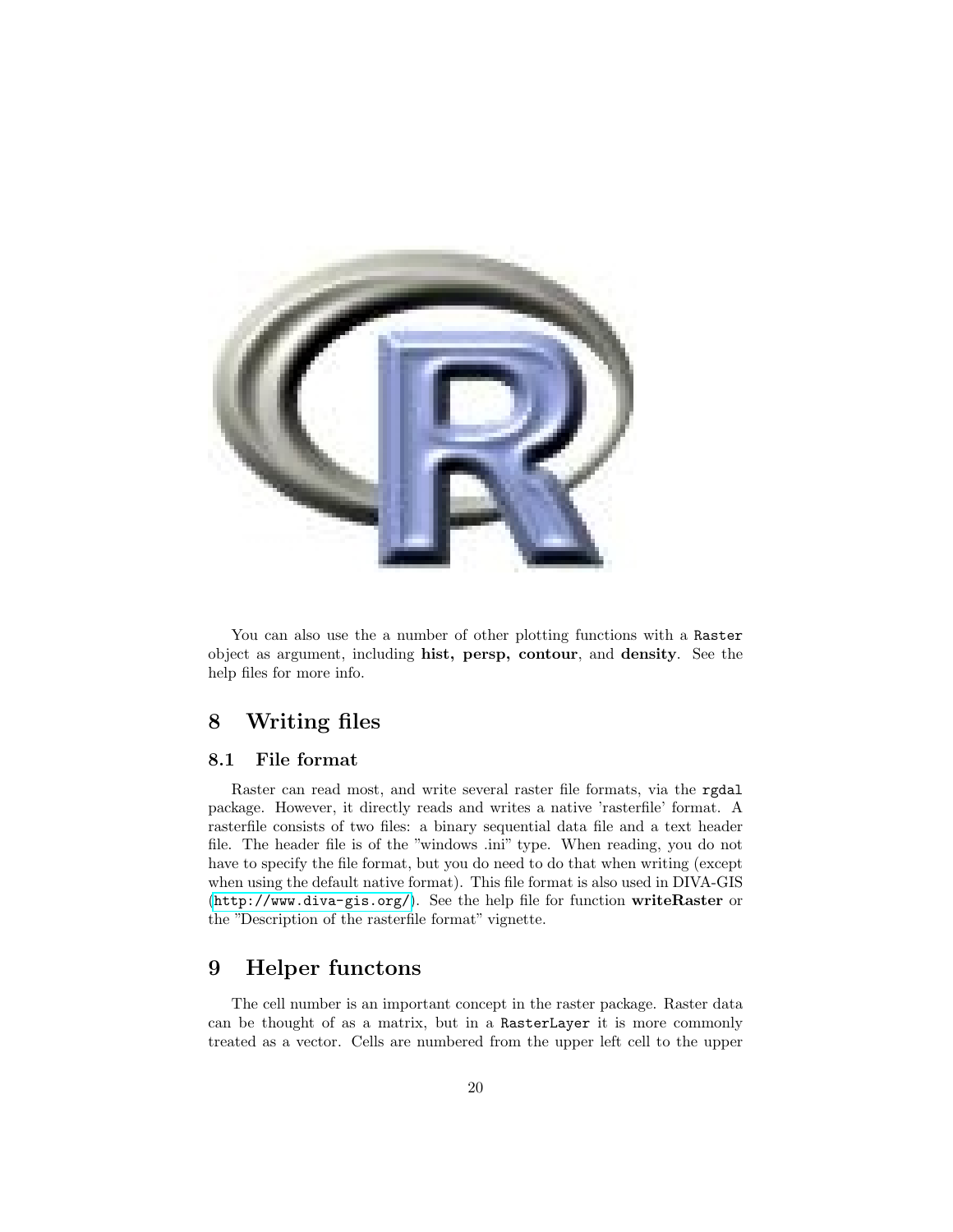right cell and then continuing on the left side of the next row, and so on until the last cell at the lower-right side of the raster. There are several helper functions to determine the column or row number from a cell and vice versa, and to determine the cell number for x, y coordinates and vice versa.

```
> library(raster)
> r <- raster(ncol=36, nrow=18)
> ncol(r)
[1] 36
> nrow(r)[1] 18
> ncell(r)[1] 648
> rowFromCell(r, 100)
[1] 3
> colFromCell(r, 100)
[1] 28
> cellFromRowCol(r,5,5)
[1] 149
> xyFromCell(r, 100)
     x y
[1,] 95 65
> cellFromXY(r, c(0,0))
[1] 343
> colFromX(r, 0)
[1] 19
> rowFromY(r, 0)
[1] 10
```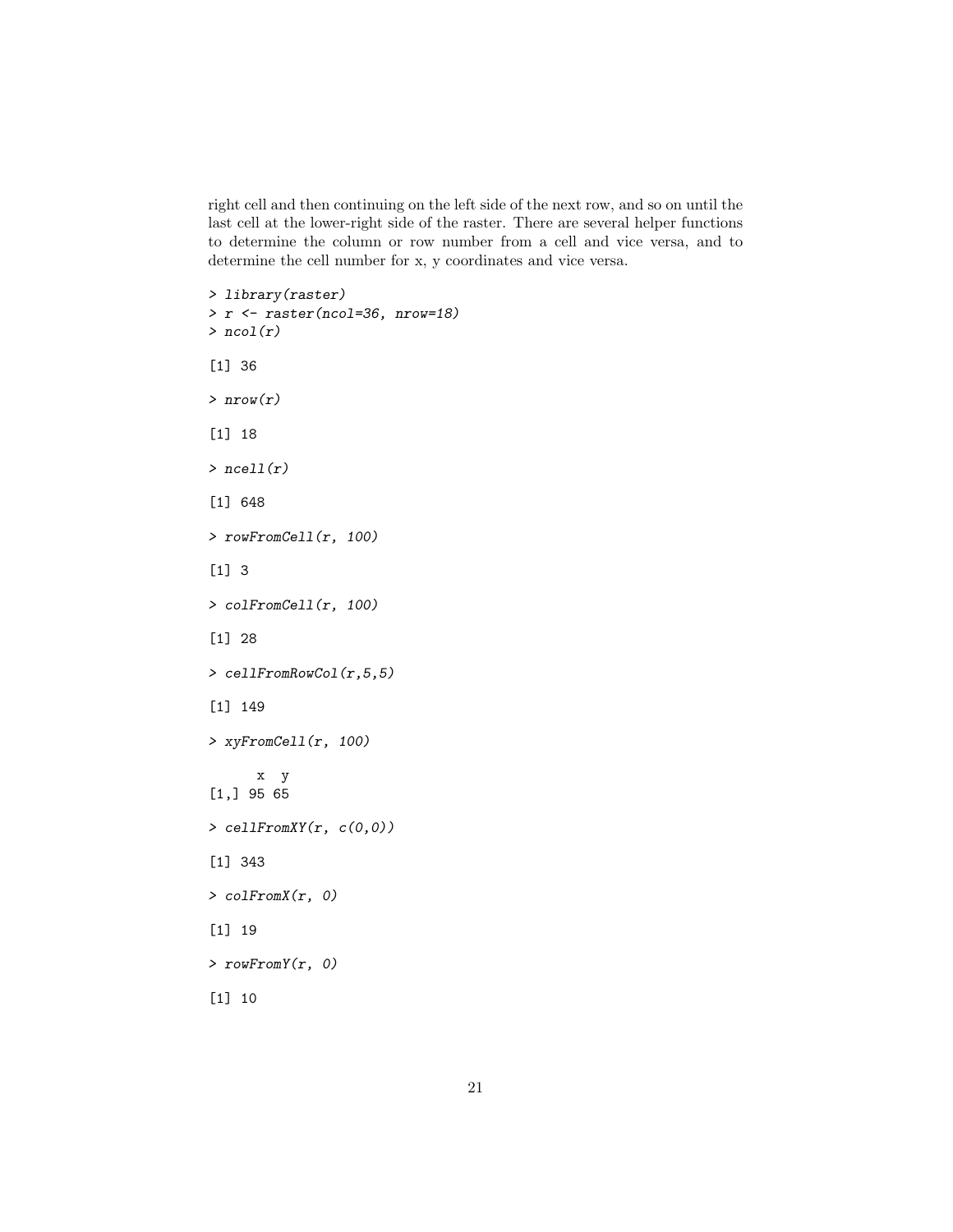### 10 Accessing cell values

Cell values can be accessed with several methods. Use getValues to get all values or a single row; and getValuesBlock to read a block (rectangle) of cell values.

```
> r <- raster(system.file("external/test.grd", package="raster"))
> v <- getValues(r, 50)
> v[35:39]
[1] 456.878 485.538 550.788 580.339 590.029
> getValuesBlock(r, 50, 1, 35, 5)
[1] 456.878 485.538 550.788 580.339 590.029
   You can also read values using cell numbers or coordinates (xy) using the
extract method.
> cells <- cellFromRowCol(r, 50, 35:39)
> cells
[1] 3955 3956 3957 3958 3959
> extract(r, cells)
[1] 456.878 485.538 550.788 580.339 590.029
> xy = xyFromCell(r, cells)
> xy
          x y
[1,] 179780 332020
[2,] 179820 332020
[3,] 179860 332020
[4,] 179900 332020
[5,] 179940 332020
```
 $>$  extract(r, xy)

[1] 456.878 485.538 550.788 580.339 590.029

You can also extract values using SpatialPolygons\* or SpatialLines\*. The default approach for extracting raster values with polygons is that a polygon has to cover the center of a cell, for the cell to be included. However, you can use argument "weights=TRUE" in which case you get, apart from the cell values, the percentage of each cell that is covered by the polygon, so that you can apply, e.g., a "50% area covered" threshold, or compute an area-weighted average.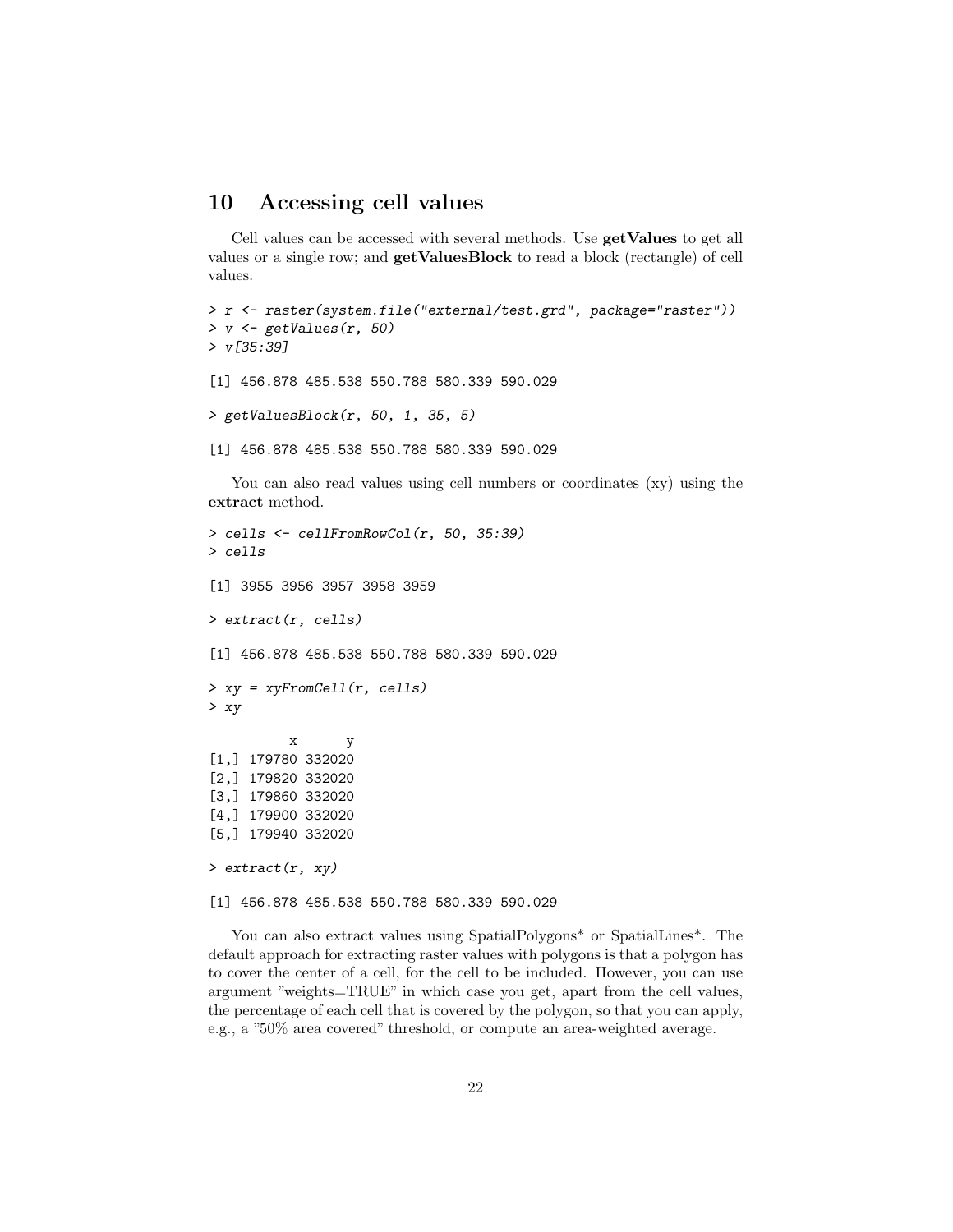In the case of lines, any cell that is crossed by a line is included. For lines and points, a cell that is only 'touched' is included when it is below or to the right (or both) of the line segment/point (except for the bottom row and right-most column).

In addition, you can use standard R indexing to access values, or to replace values (assign new values to cells) in a Raster object. If you replace a value in a Raster object based on a file, the connection to that file is lost (because it now is different from that file). Setting raster values for very large files will be very slow with this approach as each time a new (temporary) file, with all the values, is written to disk. If you want to overwrite values in an existing file, you can use update (with caution!)

```
> r[cells]
```
[1] 456.878 485.538 550.788 580.339 590.029

 $> r[1:4]$ 

[1] NA NA NA NA

> filename(r)

[1] "c:\\temp\\Rtmp2RnLVF\\Rinst12fc36ba15ca\\raster\\external\\test.grd"

 $> r[2:3] < -10$  $> r[1:4]$ [1] NA 10 10 NA > filename(r)

 $[1]$  ""

Note that in the above examples values are retrieved using cell numbers. That is, a raster is represented as a (one-dimensional) vector. Values can also be inspected using a (two-dimensional) matrix notation. As for R matrices, the first index represents the row number, the second the column number.

> r[1] [1] NA  $> r[2,2]$ [1] NA  $> r[1,]$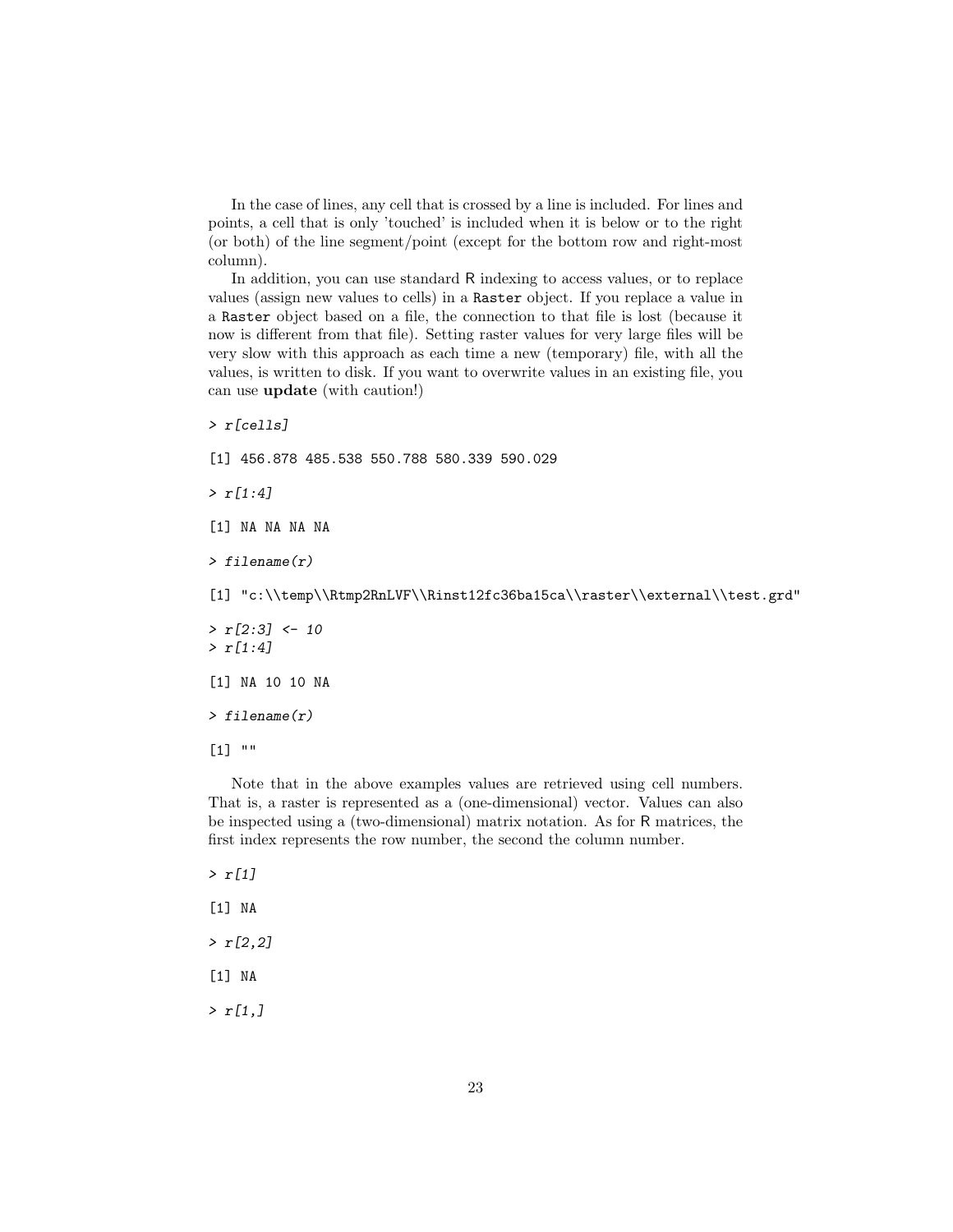[1] NA 10 10 NA NA NA NA NA NA NA NA NA NA NA NA NA NA NA [19] NA NA NA NA NA NA NA NA NA NA NA NA NA NA NA NA NA NA [37] NA NA NA NA NA NA NA NA NA NA NA NA NA NA NA NA NA NA [55] NA NA NA NA NA NA NA NA NA NA NA NA NA NA NA NA NA NA [73] NA NA NA NA NA NA NA NA

 $> r[,2]$ 

| [1]     | 10.000  | ΝA | ΝA | ΝA | ΝA | ΝA         |
|---------|---------|----|----|----|----|------------|
| [7]     | ΝA      | ΝA | ΝA | ΝA | ΝA | ΝA         |
| [13]    | ΝA      | ΝA | ΝA | ΝA | ΝA | ΝA         |
| [19]    | ΝA      | ΝA | ΝA | ΝA | ΝA | ΝA         |
| [25]    | ΝA      | ΝA | ΝA | ΝA | ΝA | ΝA         |
| [31]    | ΝA      | ΝA | ΝA | ΝA | ΝA | ΝA         |
| [37]    | ΝA      | ΝA | ΝA | ΝA | ΝA | ΝA         |
| [43]    | ΝA      | ΝA | ΝA | ΝA | ΝA | ΝA         |
| [49]    | ΝA      | ΝA | ΝA | ΝA | ΝA | ΝA         |
| [55]    | ΝA      | ΝA | ΝA | ΝA | ΝA | ΝA         |
| [61]    | ΝA      | ΝA | ΝA | ΝA | ΝA | ΝA         |
| [67]    | ΝA      | ΝA | ΝA | ΝA | ΝA | ΝA         |
| [73]    | ΝA      | ΝA | ΝA | ΝA | ΝA | ΝA         |
| [79]    | ΝA      | ΝA | ΝA | ΝA | ΝA | ΝA         |
| [85]    | ΝA      | NΑ | ΝA | ΝA | ΝA | ΝA         |
| [91]    | ΝA      | ΝA | ΝA | ΝA |    | NA 473.833 |
| [97]    | 471.573 | NΑ | ΝA | ΝA | ΝA | ΝA         |
| $[103]$ | ΝA      | NΑ | ΝA | ΝA | ΝA | ΝA         |
| [109]   | ΝA      | ΝA | ΝA | ΝA | ΝA | ΝA         |

> r[1:3,1:3]

[115] NA

[1] NA 10 10 NA NA NA NA NA NA

> # keep the matrix structure  $> r[1:3, 1:3,$  drop=FALSE]

```
class : RasterLayer
dimensions : 3, 3, 9 (nrow, ncol, ncell)
resolution : 40, 40 (x, y)
extent : 178400, 178520, 333880, 334000 (xmin, xmax, ymin, ymax)
coord. ref. : +init=epsg:28992 +towgs84=565.237,50.0087,465.658,-0.406857,0.350733,-1.87035
data source : in memory
names : layer
values : 10, 10 (min, max)
```
Accessing values through this type of indexing should be avoided inside functions as it is less efficient than accessing values via functions like getValues.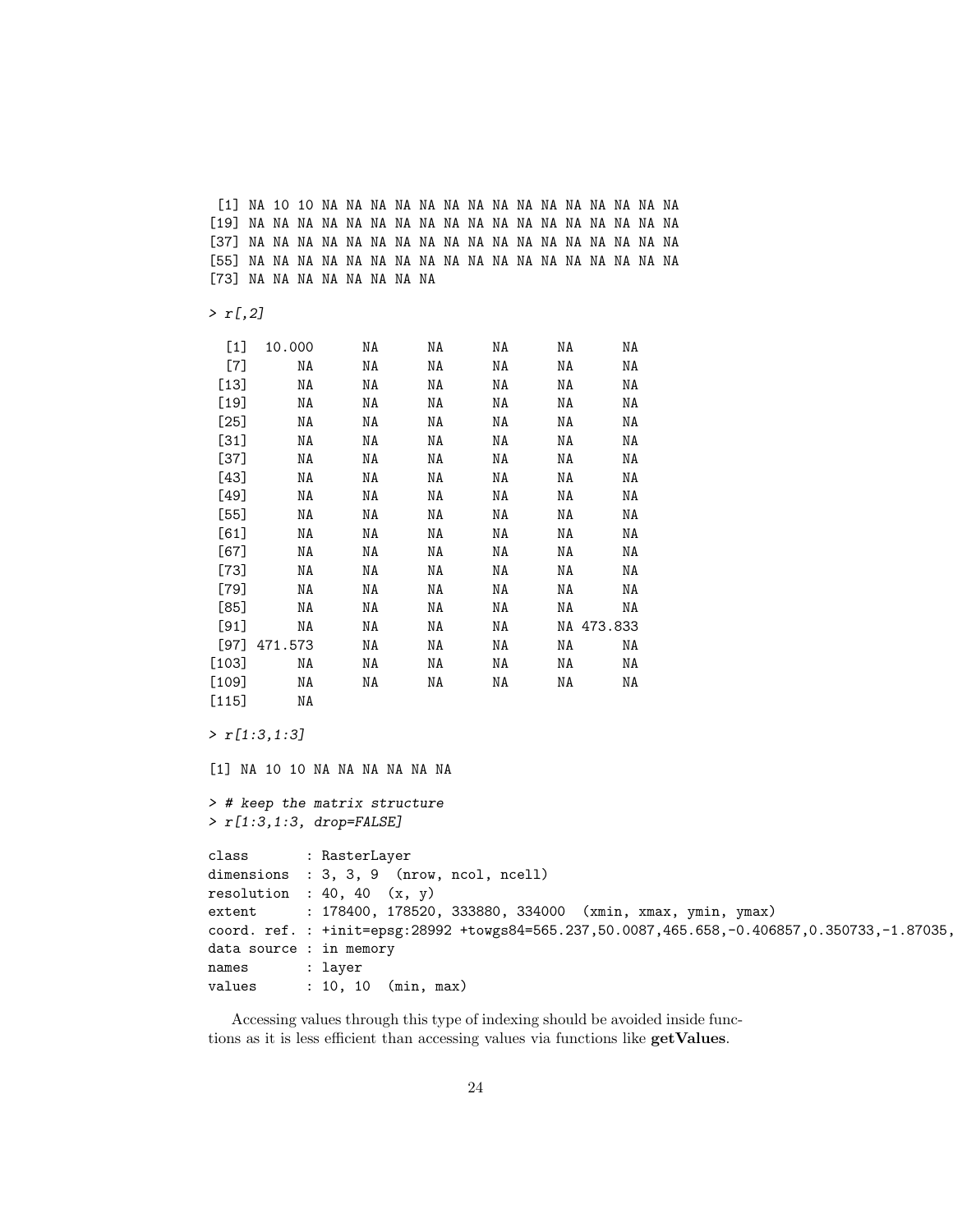### 11 Session options

There is a number of session options that influence reading and writing files. These can be set in a session, with rasterOptions, and saved to make them persistent in between sessions. But you probably should not change the default values unless you have pressing need to do so. You can, for example, set the directory where temporary files are written, and set your preferred default file format and data type. Some of these settings can be overwritten by arguments to functions where they apply (with arguments like filename, datatype, format). Except for generic functions like mean,  $'$ +', and sqrt. These functions may write a file when the result is too large to hold in memory and then these options can only be set through the session options. The options chunksize and maxmemory determine the maximum size (in number of cells) of a single chunk of values that is read/written in chunk-by-chunk processing of very large files.

```
> rasterOptions()
```

| format               | : raster                     |
|----------------------|------------------------------|
| datatype             | : FLT4S                      |
| overwrite            | : FALSE                      |
| progress             | : none                       |
| timer                | : FALSE                      |
| chunksize            | : 1e+08                      |
| maxmemory : 1e+09    |                              |
| memfrac              | : 0.6                        |
| tmpdir               | : c:\temp\RtmpMBO9fg/raster/ |
| tmptime              | : 168                        |
| setfileext : TRUE    |                              |
| tolerance            | $\therefore$ 0.1             |
| standardnames : TRUE |                              |
| warn depracat.: TRUE |                              |
| header               | none                         |

### 12 Coercion to objects of other classes

Although the raster package defines its own set of classes, it is easy to coerce objects of these classes to objects of the 'spatial' family defined in the sp package. This allows for using functions defined by sp (e.g. spplot) and for using other packages that expect spatial\* objects. To create a Raster object from variable n in a SpatialGrid\* x use raster(x, n) or stack(x) or brick(x). Vice versa use  $\text{as}($ ,  $)$ 

You can also convert objects of class "im" (spatstat) and "asc" (adehabitat) to a RasterLayer and "kasc" (adehabitat) to a RasterStack or Brick using the  $raster(x)$ ,  $stack(x)$  or  $brick(x)$  function.

> r1 <- raster(ncol=36, nrow=18)  $> r2 < - r1$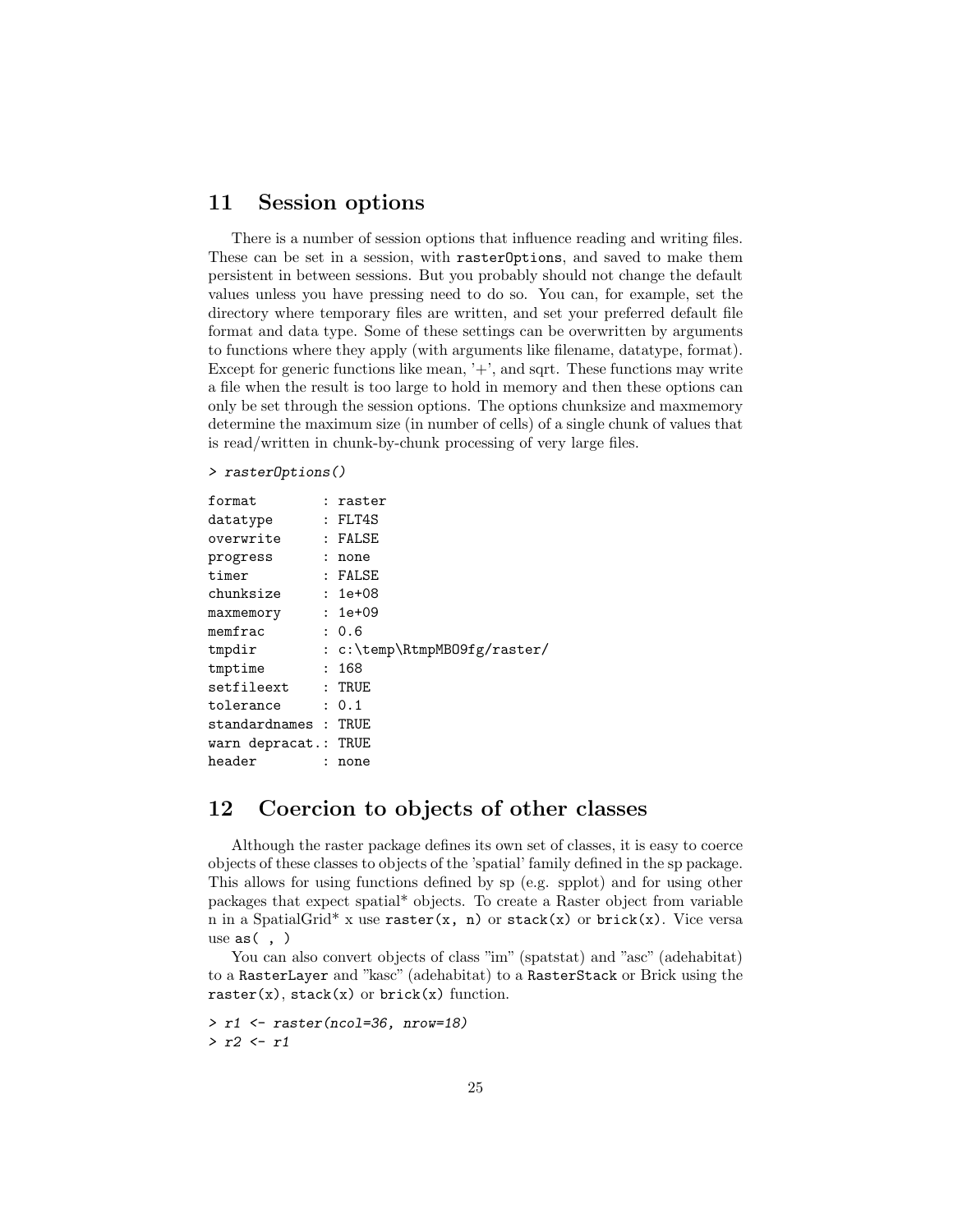```
> r1[] \leftarrow runif(ncell(r1))
> r2[] <- runif(ncell(r1))
> s \leftarrow \text{stack}(r1, r2)> sgdf <- as(s, 'SpatialGridDataFrame')
> newr2 <- raster(sgdf, 2)
> news <- stack(sgdf)
```
### 13 Extending raster objects

It is straightforward to build on the Raster\* objects using the S4 inheritance mechanism. Say you need objects that behave like a RasterLayer, but have some additional properties that you need to use in your own functions (S4 methods). See Chambers (2009) and the help pages of the Methods package for more info. Below is an example:

```
> setClass ('myRaster',
+ contains = 'RasterLayer',
+ representation (
+ important = 'data.frame',
+ essential = 'character'
+ ) ,
+ prototype (
+ important = data.frame(),
+ essential = ''
+ )
+ )
> r = raster(nrow=10, ncol=10)
> m \leq as(r, 'myRaster')> m@important <- data.frame(id=1:10, value=runif(10))
> m@essential <- 'my own slot'
> m[] \leq -1:ncell(m)> setMethod ('show' , 'myRaster',
+ function(object) {
+ callNextMethod(object) # call show(RasterLayer)
+ cat('essential:', object@essential, '\n')
+ cat('important information:\n')
+ print( object@important)
+ })
> m
class : myRaster
dimensions : 10, 10, 100 (nrow, ncol, ncell)
resolution : 36, 18 (x, y)extent : -180, 180, -90, 90 (xmin, xmax, ymin, ymax)
coord. ref. : +proj=longlat +datum=WGS84 +ellps=WGS84 +towgs84=0,0,0
```